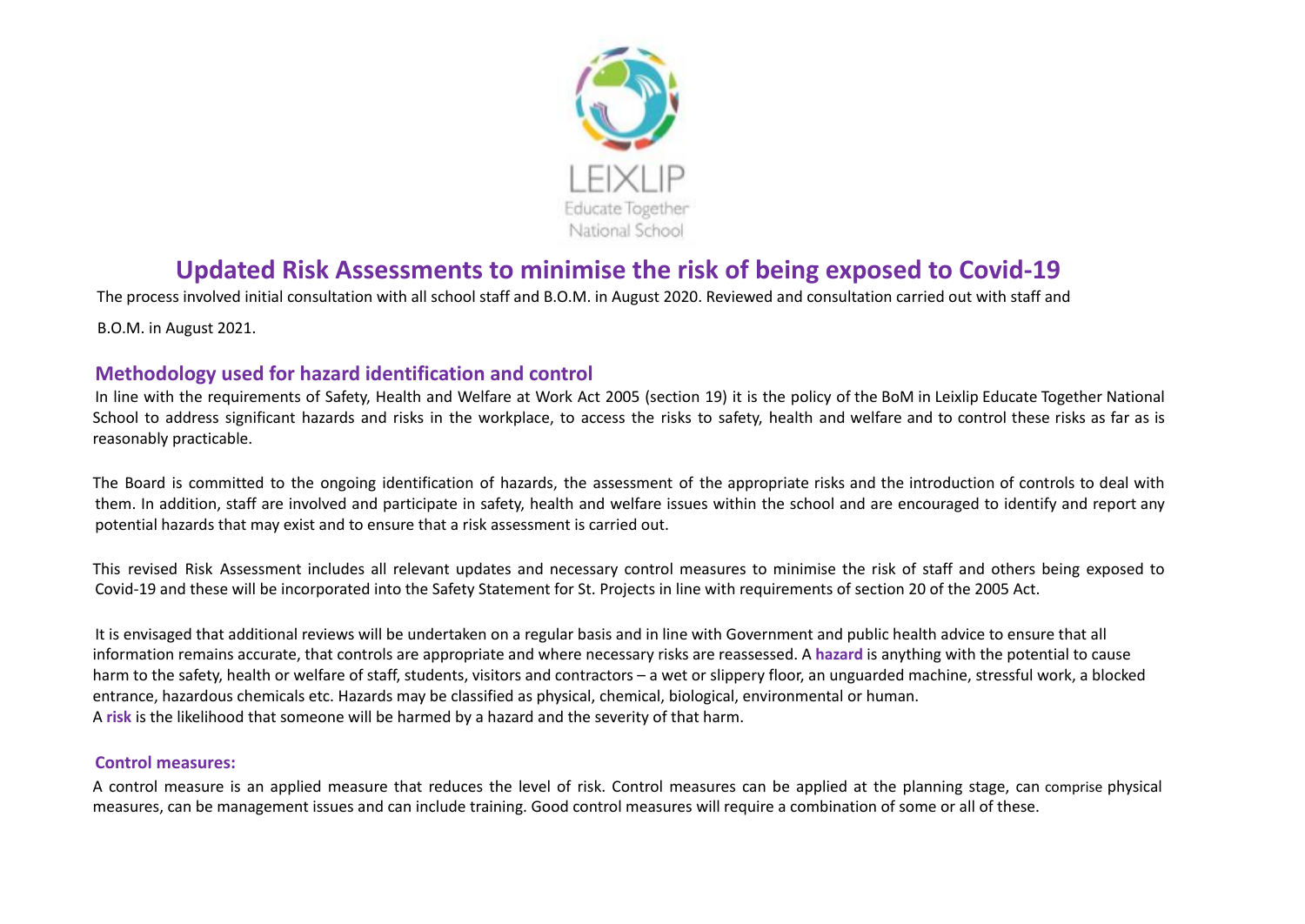#### **Control measure principles:**

Schedule 3 of the Safety, Health and Welfare at Work Act 2005 lists the Principles of Prevention and the Board of Management undertakes to apply these principles (where practicable) in dealing with all risks within the school:

- Avoidance of risks
- Evaluation of unavoidable risks
- Combating of risks at source
- Adaptation of work to the individual
- Adaptation of workplace to technical progress
- Replacement of dangerous articles, substances or systems of work by safe or less dangerous articles, substances or systems of work Priority to collective protective measures over individual protective measures
- Development of an adequate prevention policy which takes account of technology, organisation of work, working conditions, social factors and the influence of factors relating to the working environment
- Appropriate training and instructions to employees.

When the safety audit identifies hazards, it is necessary to evaluate and rank them so that they can be controlled in an orderly way. The risk of a hazard is a measure of the likelihood or probability of an accident coupled with the severity of the injury or loss. The risk potential of each hazard was assessed (by ranking) by giving numerical values of between 1 and 5 to both the **severity** of the consequences and the **probability** of the event occurring. When the severity numerical factor and the probability numerical factor were multiplied together, they produced a number between 1 and 25 thereby producing the numerical values outlined in **risk rating** chart below.

#### **Severity x Probability = Risk Rating**

#### **Severity**

| <b>Severity Rating</b>          | Interpretation                                                                              | <b>Numerical Value</b> |
|---------------------------------|---------------------------------------------------------------------------------------------|------------------------|
| <b>Fatality or Catastrophic</b> | Single or multiple fatalities, widespread illness, large scale property or equipment damage |                        |
| Major                           | Serious injury or illness, significant property or equipment damage                         | 4                      |
| Moderate                        | Injury and damage to property                                                               |                        |
| Minor                           | Minor injury or illness, minor property or equipment damage                                 |                        |
| <b>Trivial</b>                  | No significant injury or illness, no significant property or equipment damage               |                        |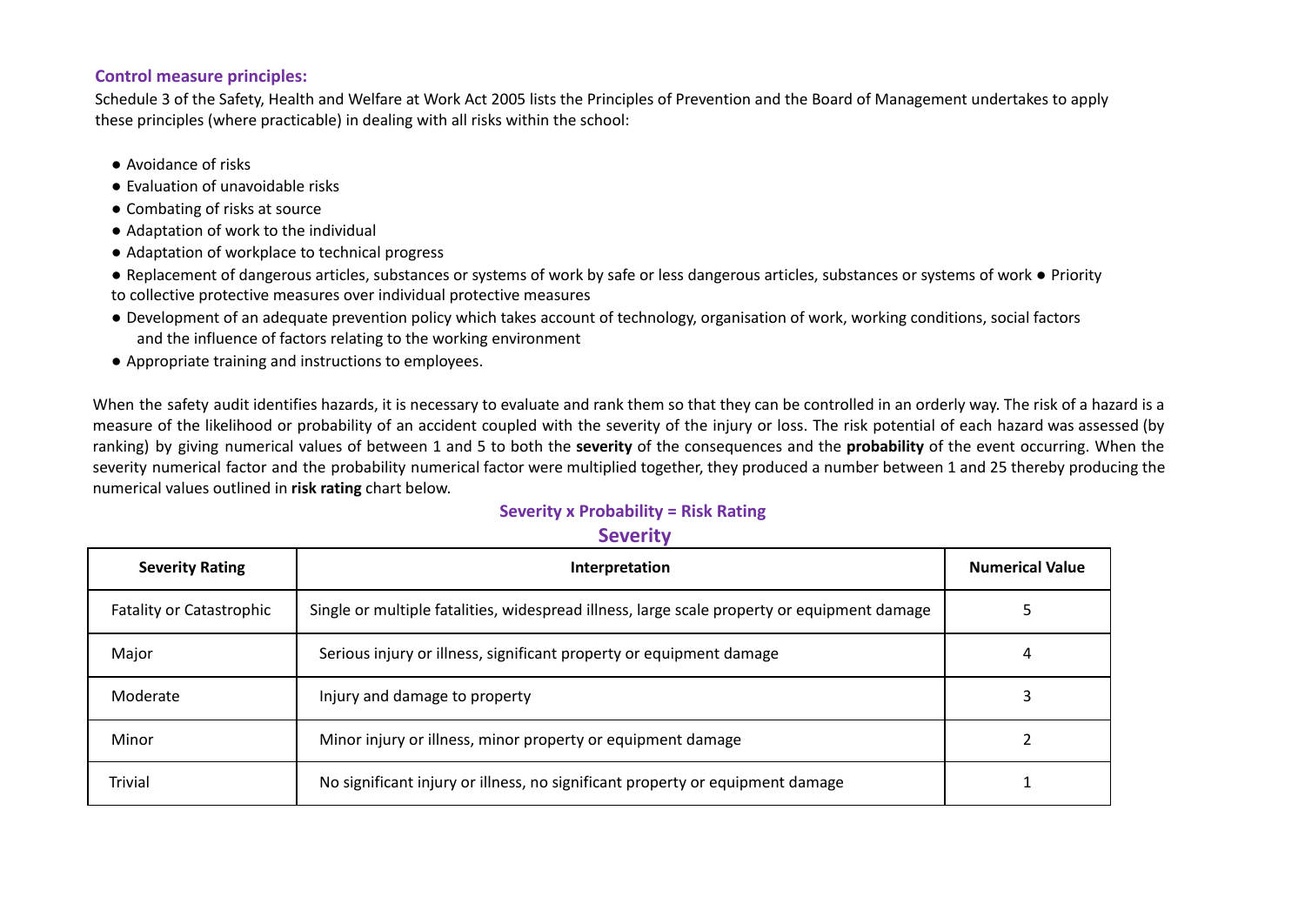# **Probability/Likelihood**

| <b>Probability Rating</b> | Interpretation                                          | <b>Numerical Value</b> |
|---------------------------|---------------------------------------------------------|------------------------|
| Inevitable                | Likely to occur either immediately or in the short term |                        |
| Very Likely               | Could occur in time or if repeated enough               | 4                      |
| Likely                    | Likely to occur                                         |                        |
| Unlikely                  | Though unlikely, may occur over time                    |                        |
| Rare                      | Unlikely to occur at all                                |                        |

## **Risk Rating**

| <b>Numerical Value</b><br>Severity x Probability | Descriptive risk rating                                                                                                                                    | Interpretation                                                                                                                                                                                                                                                                                                                   |
|--------------------------------------------------|------------------------------------------------------------------------------------------------------------------------------------------------------------|----------------------------------------------------------------------------------------------------------------------------------------------------------------------------------------------------------------------------------------------------------------------------------------------------------------------------------|
| $16 - 25$                                        | <b>Emergency - Extremely serious</b><br>If an incident were to occur, it would be likely<br>that a permanent, debilitating injury or death<br>would result | Risks are unacceptable and immediate action required justifying<br>special maintenance. Activity should be halted and stopped until the<br>hazard is eliminated or appropriate risk controls are put in place.                                                                                                                   |
| $11 - 15$                                        | <b>Severe and Serious</b><br>If an incident were to occur, it would be likely<br>that an injury requiring medical treatment would<br>result.               | Activity can proceed but substantial efforts should be made to reduce<br>the risk. Risk reduction measures should be implemented urgently<br>within a defined time period and it might be necessary to consider<br>suspending or restricting the activity or to apply interim control<br>measures until this has been completed. |
| $6 - 10$                                         | <b>Medium</b><br>If an incident were to occur, there would be<br>some chance that an injury requiring First Aid<br>treatment would result                  | Activity can proceed but consideration should be given as to whether<br>the risks can be lowered. Control measures must be monitored and<br>reviewed as required to ensure they remain suitable and sufficient.                                                                                                                  |
| $1 - 5$                                          | <b>Trivial or Negligible</b><br>If an incident were to occur, there would be little<br>likelihood that an injury would result                              | No additional controls are necessary as these risks are considered<br>acceptable. Activity should be regularly reviewed to ensure there is no<br>change to the risk rating and that controls are maintained.                                                                                                                     |

. Note: A numerical rating has been used in column 4 of the risk assessment sheets to describe the risk potential for the hazard identified This method has been used in an attempt to ensure that the levels of *risk will be understood and clear to all those operating within the school.*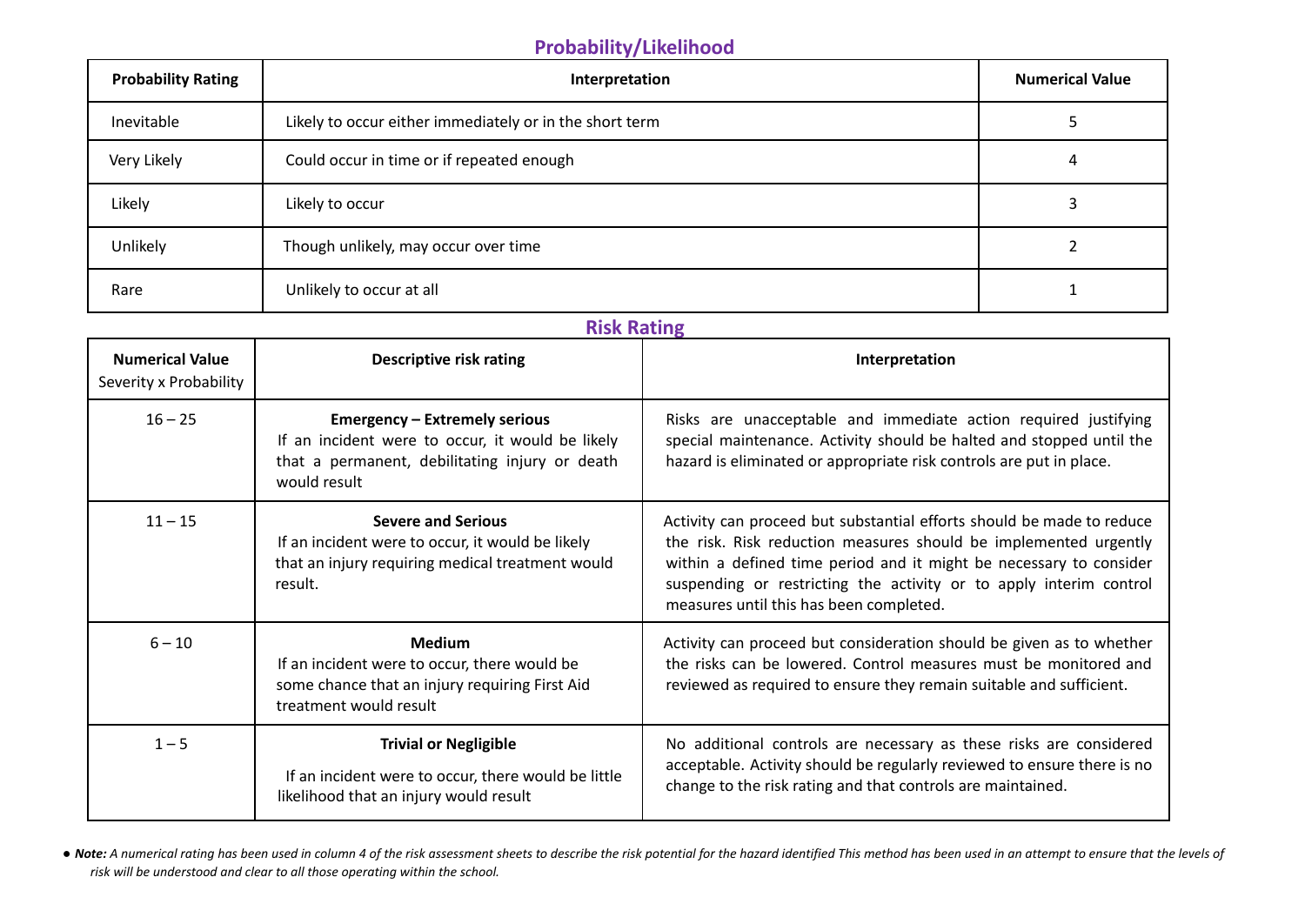| Who may be<br>affected? | <b>Identified Risks</b>                                                                                                                                                                                                                                                                                                                                                                                                                                                                                                                                                                                                                                                                                                                                        | <b>Risk Communication, Education and Training</b>                                                                                                                                                                                                                                                                                                                                                                                                                                                                                                                                                                                                                                                                                                                                                                                                                                                                                                                                                                                                                                                                                                                                                                                                                                                                                                                                                                                                                                                                                             | <b>Risk Rating</b><br>with controls |                                                  |
|-------------------------|----------------------------------------------------------------------------------------------------------------------------------------------------------------------------------------------------------------------------------------------------------------------------------------------------------------------------------------------------------------------------------------------------------------------------------------------------------------------------------------------------------------------------------------------------------------------------------------------------------------------------------------------------------------------------------------------------------------------------------------------------------------|-----------------------------------------------------------------------------------------------------------------------------------------------------------------------------------------------------------------------------------------------------------------------------------------------------------------------------------------------------------------------------------------------------------------------------------------------------------------------------------------------------------------------------------------------------------------------------------------------------------------------------------------------------------------------------------------------------------------------------------------------------------------------------------------------------------------------------------------------------------------------------------------------------------------------------------------------------------------------------------------------------------------------------------------------------------------------------------------------------------------------------------------------------------------------------------------------------------------------------------------------------------------------------------------------------------------------------------------------------------------------------------------------------------------------------------------------------------------------------------------------------------------------------------------------|-------------------------------------|--------------------------------------------------|
|                         |                                                                                                                                                                                                                                                                                                                                                                                                                                                                                                                                                                                                                                                                                                                                                                | <b>Controls</b>                                                                                                                                                                                                                                                                                                                                                                                                                                                                                                                                                                                                                                                                                                                                                                                                                                                                                                                                                                                                                                                                                                                                                                                                                                                                                                                                                                                                                                                                                                                               |                                     |                                                  |
| <b>Staff</b>            | <b>Spread of Covid-19 virus</b><br>Persons currently deemed most at risk of<br>complications if they catch the coronavirus<br>are:<br>• 60 years of age and over • have long-term<br>medical conditions - i.e. heart disease, lung<br>disease, high blood pressure, diabetes or<br>cancer • pregnant women<br>Known effects of the coronavirus:<br>• A fever (high temperature of 37.5 degrees<br>Celsius or above) • A cough - this can be any<br>kind of cough, not just a dry cough<br>• Shortness of breath or breathing<br>difficulties<br>• Loss of sense of smell<br>• Loss of sense of taste or distortion of<br>sense of taste .Death<br>Less common symptoms:<br>Headache ; Sore throat Diarrhoea; Runny or<br>stuffy nose; feeling sick or vomiting | The Board of Management will develop a response plan for the prevention and<br>mitigation of Covid-19 following a risk assessment of the school facility. This plan<br>will highlight the measures necessary to protect the health and safety of staff in<br>re-opening and modifying the work arrangements within the school.<br>The staff representative Noreen Cronin will be properly consulted when<br>developing and implementing the action plan for the prevention and mitigation of<br>Covid-19 within the school and all staff will be informed about the measures being<br>introduced, using specific risk communication and staff engagement approaches.<br>The Board of Management will:<br>✔ Ensure that all staff receive necessary training prior to returning to work<br>✔ Provide posters, information and electronic message boards to increase<br>awareness of Covid-19 among staff and pupils<br>$\checkmark$ Promote safe individual practices within the school campus<br>$\checkmark$ Engage with staff in providing feedback on the preventive measures and their<br>effectiveness<br>✔ Provide regular information about the risk of Covid-19 using official sources,<br>such as government agencies (HSE, HSA, etc.) and the World Health<br>Organisation<br>✔ Emphasise the effectiveness of adopting protective measures especially good<br>personal hygiene<br>✔ Provide specific training in the proper use of PPE for staff, where required<br>✔ Source medical grade face masks for use by staff as required | Negligible                          | <b>Board of Management</b><br>Principal<br>Staff |

| <b>Risk Level Calculation</b><br>(a) Severity of risk/injury 1=trivial, 2=slight, 3=moderate, 4=major, 5=fatality<br>(b) Likelihood of event 1=rare, 2=unlikely, 3=likely, 4=very likely, 5=inevitable<br>(c) Risk Rating $=$ (a) $X$ (b) | <u>Risk Level Action</u><br>1-5 Trivial risk Acceptable<br>6-10 Medium risk Requires monitoring<br>11-15 Severe risk Requires immediate further action and control<br>16-25 Emergency risk Halt activity and review immediately |
|-------------------------------------------------------------------------------------------------------------------------------------------------------------------------------------------------------------------------------------------|---------------------------------------------------------------------------------------------------------------------------------------------------------------------------------------------------------------------------------|
| Assessment Date: 25th August, 2021                                                                                                                                                                                                        | <b>Assessor's Name: Mary McDowell</b>                                                                                                                                                                                           |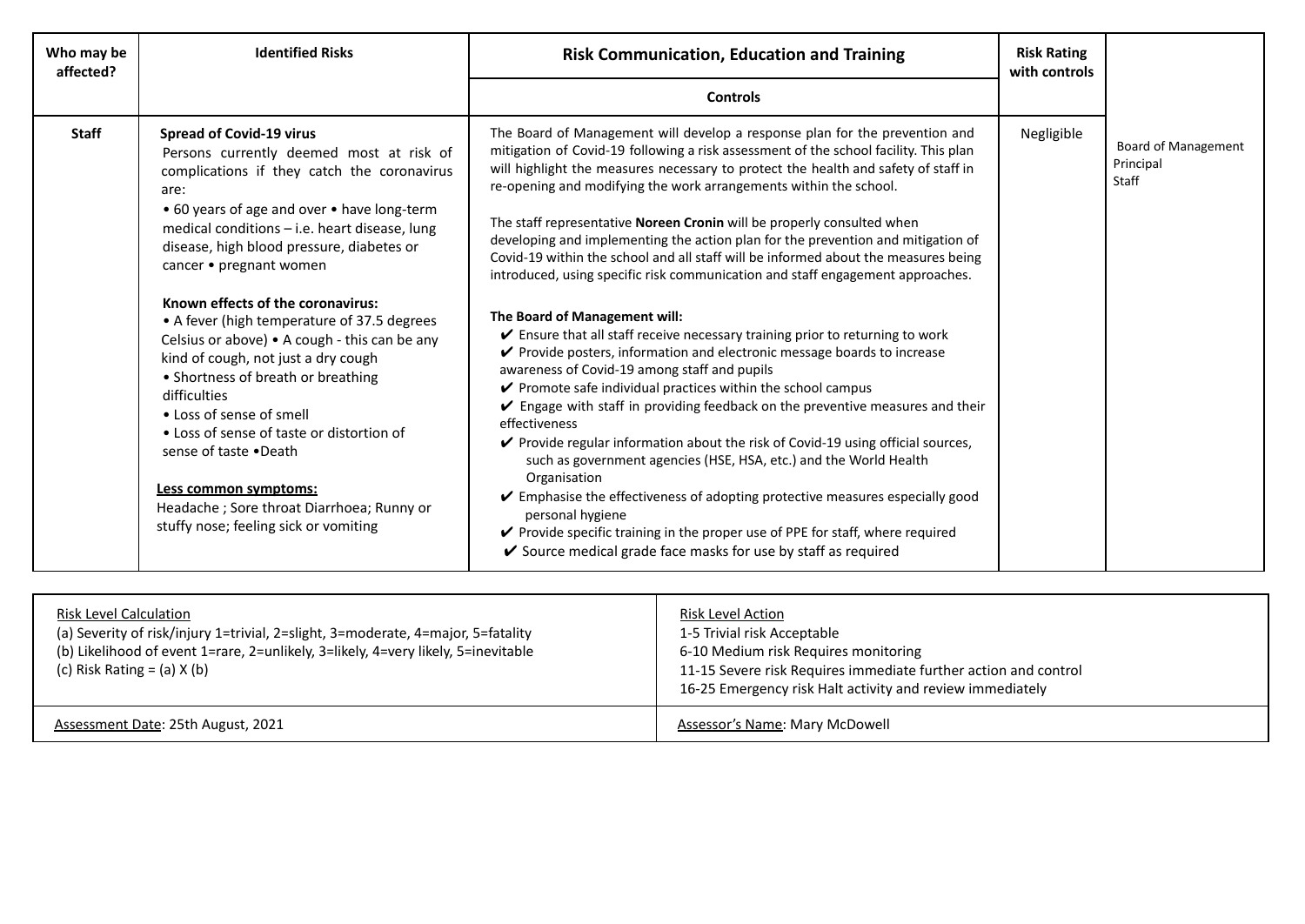| controls<br><b>Controls</b><br>Board of<br>All staff<br><b>Spread of Covid-19 virus</b><br>The BoM will ensure that all staff can wash their hands regularly. Hot water and appropriate<br>Requires<br>sanitisers (i.e. hand gel dispensers, etc.) will be available throughout the school. Staff should:<br>Persons currently deemed<br>Pupils<br>monitoring<br>most at risk of complications<br>V Wash their hands properly and often. Hands should be washed:<br><b>Visitors</b><br>if they catch the coronavirus<br>o After coughing or sneezing<br>Contractors<br>o Before and after eating or preparing food<br>Public<br>are:<br>• 60 years of age and over<br>o Before and after using protective gloves<br>• have long-term medical<br>o Before and after being on public transport<br>conditions $-$ i.e. heart<br>o When arriving and leaving the school campus<br>disease, lung disease, high<br>o After toilet use<br>blood pressure, diabetes or<br>✔ Cover their mouth and nose with a tissue or their sleeve when coughing and sneezing.<br>$\vee$ Put used tissues into a bin and wash their hands<br>cancer • pregnant women<br>$\vee$ Develop a routine of increased cleaning and disinfecting of frequently touched objects and<br>surfaces<br>Known effects of the<br>coronavirus: • A fever<br>(high temperature of<br>The BoM will supply required cleaning products, will ensure the correct use and storage of<br>disinfectants and will ensure all products are stored safely and securely.<br>37.5 degrees Celsius or<br>above) • A cough - this<br>can be any kind of cough,<br>No employees are permitted to attend work if they display any of the symptoms below: -<br>✔ Fever (temperature of 37.5 degrees or above); ✔ Cough; ✔ Shortness of breath<br>not just a dry cough<br>• Shortness of breath or<br>✔ Breathing difficulties ; Lossor change in your sense of smell or taste; Fatigue; Aches and<br>breathing difficulties<br>Pains | Who may be<br>affected? | <b>Identified Risks</b>  | <b>Risk Rating</b><br><b>Hygiene</b> |  |                                              |
|-----------------------------------------------------------------------------------------------------------------------------------------------------------------------------------------------------------------------------------------------------------------------------------------------------------------------------------------------------------------------------------------------------------------------------------------------------------------------------------------------------------------------------------------------------------------------------------------------------------------------------------------------------------------------------------------------------------------------------------------------------------------------------------------------------------------------------------------------------------------------------------------------------------------------------------------------------------------------------------------------------------------------------------------------------------------------------------------------------------------------------------------------------------------------------------------------------------------------------------------------------------------------------------------------------------------------------------------------------------------------------------------------------------------------------------------------------------------------------------------------------------------------------------------------------------------------------------------------------------------------------------------------------------------------------------------------------------------------------------------------------------------------------------------------------------------------------------------------------------------------------------------------------------------------------------------------------------------------------|-------------------------|--------------------------|--------------------------------------|--|----------------------------------------------|
|                                                                                                                                                                                                                                                                                                                                                                                                                                                                                                                                                                                                                                                                                                                                                                                                                                                                                                                                                                                                                                                                                                                                                                                                                                                                                                                                                                                                                                                                                                                                                                                                                                                                                                                                                                                                                                                                                                                                                                             |                         |                          |                                      |  |                                              |
| • Loss of sense of taste or<br>Headache; Sore throat; Diarrhoea; Runny or stuffy nose; feeling sick or vomiting<br>Any Staff Member displaying symptoms must self-isolate and not attend school for 14 days Any<br>distortion of sense of taste<br>staff member living with someone who is self-isolating or waiting for a Covid-19 test must restrict<br>$\bullet$ Death<br>their movements for 14 days.<br>Any Staff Member who has tested positive for Covid-19 must not return to work until deemed<br>Less common symptoms:<br>fit to do so and upon approval of their medical advisor<br>Headache; Sore throat<br>Staff can follow_https://www2.hse.ie/ for regular updates or can contact HSELive for advice<br>Diarrhoea; Runny or stuffy<br>nose; feeling sick or vomiting<br>1850 241850                                                                                                                                                                                                                                                                                                                                                                                                                                                                                                                                                                                                                                                                                                                                                                                                                                                                                                                                                                                                                                                                                                                                                                          |                         | • Loss of sense of smell | Or Less common symptoms:             |  | Management<br>Principal<br>Staff<br>Visitors |

| <b>Risk Level Calculation</b>                                                     | <u>Risk Level Action</u>                                                                    |
|-----------------------------------------------------------------------------------|---------------------------------------------------------------------------------------------|
| (a) Severity of risk/injury 1=trivial, 2=slight, 3=moderate, 4=major, 5=fatality  | 1-5 Trivial risk Acceptable 6-10 Medium risk Requires monitoring 11-15 Severe risk Requires |
| (b) Likelihood of event 1=rare, 2=unlikely, 3=likely, 4=very likely, 5=inevitable | immediate further action and control 16-25 Emergency risk Halt activity and review          |
| (c) Risk Rating = $(a)$ X $(b)$                                                   | immediately                                                                                 |
| Assessment Date: 25th August, 2021                                                | Assessor's Name: Mary McDowell                                                              |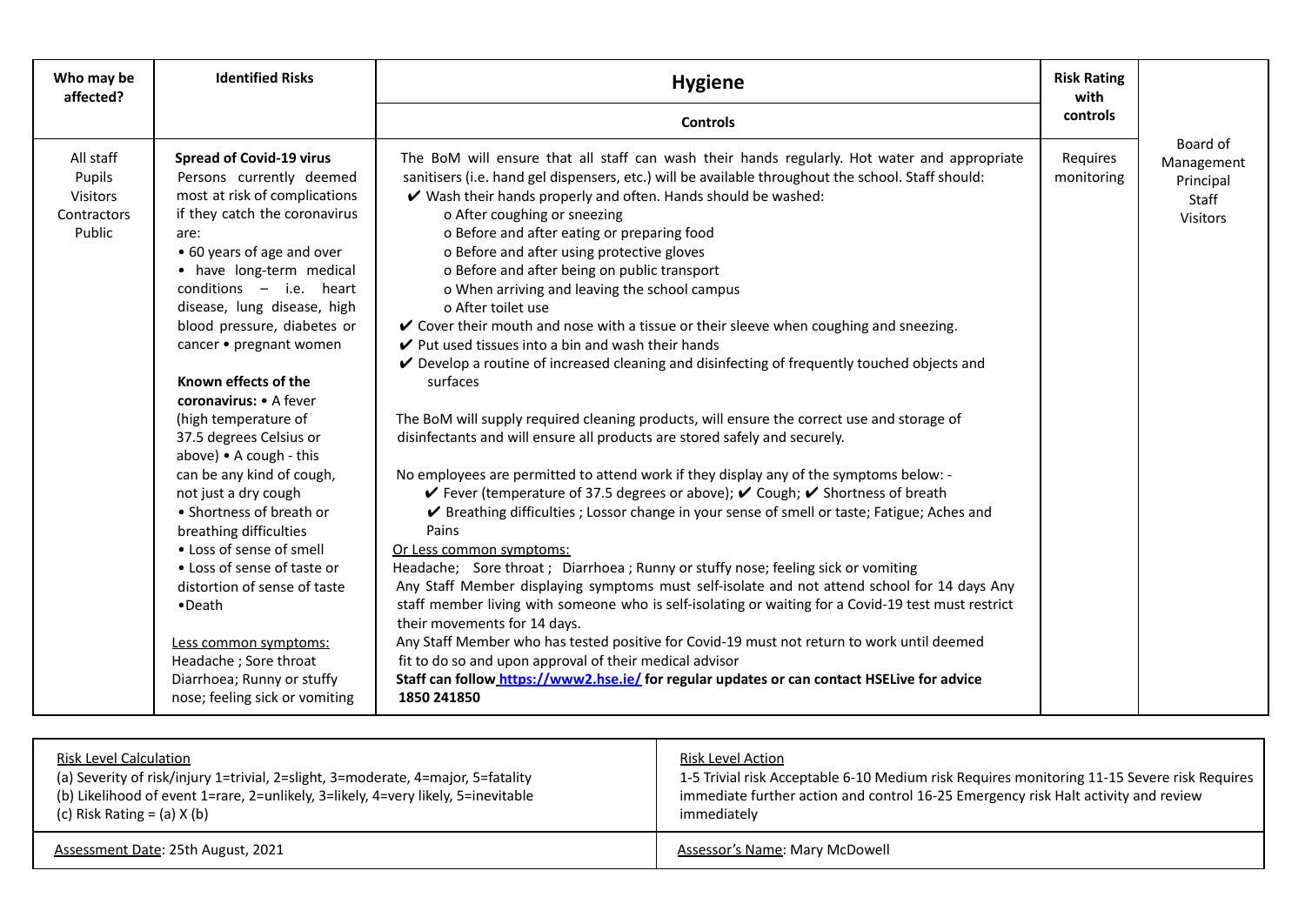| Who may be<br>affected?                                                                                                                                                                                                                   | <b>Identified Risks</b>                                                                                                                                                                                                                                                                                                                                                                                                                                                                                                                                                                                                                                                                                                                                                  | <b>Hygiene</b>                                                                                                                                                                                                                                                                                                                                                                                                                                                                                      |                                                                                                                                                                                                                                                                                                                                                                                                                                                                                                                                                                                                                                                                                                                                                                                                                                                                                                                                                                                                                                                                                                                                                                                                               | <b>Risk Rating</b><br>with             |  |
|-------------------------------------------------------------------------------------------------------------------------------------------------------------------------------------------------------------------------------------------|--------------------------------------------------------------------------------------------------------------------------------------------------------------------------------------------------------------------------------------------------------------------------------------------------------------------------------------------------------------------------------------------------------------------------------------------------------------------------------------------------------------------------------------------------------------------------------------------------------------------------------------------------------------------------------------------------------------------------------------------------------------------------|-----------------------------------------------------------------------------------------------------------------------------------------------------------------------------------------------------------------------------------------------------------------------------------------------------------------------------------------------------------------------------------------------------------------------------------------------------------------------------------------------------|---------------------------------------------------------------------------------------------------------------------------------------------------------------------------------------------------------------------------------------------------------------------------------------------------------------------------------------------------------------------------------------------------------------------------------------------------------------------------------------------------------------------------------------------------------------------------------------------------------------------------------------------------------------------------------------------------------------------------------------------------------------------------------------------------------------------------------------------------------------------------------------------------------------------------------------------------------------------------------------------------------------------------------------------------------------------------------------------------------------------------------------------------------------------------------------------------------------|----------------------------------------|--|
|                                                                                                                                                                                                                                           |                                                                                                                                                                                                                                                                                                                                                                                                                                                                                                                                                                                                                                                                                                                                                                          |                                                                                                                                                                                                                                                                                                                                                                                                                                                                                                     | controls                                                                                                                                                                                                                                                                                                                                                                                                                                                                                                                                                                                                                                                                                                                                                                                                                                                                                                                                                                                                                                                                                                                                                                                                      | <b>Board of Management</b>             |  |
| All staff<br>Pupils<br><b>Visitors</b><br>Contractors<br>Public                                                                                                                                                                           | Spread of Covid-19 virus<br>Persons currently deemed most at<br>risk of complications if they catch the<br>coronavirus are:<br>• 60 years of age and over<br>• have long-term medical<br>conditions - i.e. heart disease, lung<br>disease, high blood pressure,<br>diabetes or cancer • pregnant<br>women<br>Known effects of the coronavirus: •<br>A fever (high temperature of 37.5<br>degrees Celsius or above) • A cough<br>- this can be any kind of cough, not<br>just a dry cough . Shortness of<br>breath or breathing difficulties . Loss<br>of sense of smell . Loss of sense of<br>taste or distortion of sense of taste<br>$\bullet$ Death<br>Less common symptoms:<br>Headache; Sore throat Diarrhoea;<br>Runny or stuffy nose; feeling sick or<br>vomiting | The Board of Management will ensure that:<br>facility (buildings and grounds).<br>✔ Appropriate social distancing markings are in place<br>$\vee$ Necessary PPE is available to staff<br>$\checkmark$ Toilet facilities are cleaned regularly<br>✔ All drinking water facilities will be shut down<br>products, paper towels and waste bins/bags)<br>equipment is cleaned and disinfected between use by different people<br>they wash hands with soap and water for at least 20 seconds afterwards | ✔ Appropriate signage in line with public health guidelines will be displayed throughout school<br>✔ Standard cleaning and maintenance regimes are put in place and detailed records retained<br>✔ Equipment sharing is minimised. Staff are encouraged not to share equipment<br>$\checkmark$ There is regular cleaning of frequently touched surfaces and that staff are provided with<br>essential cleaning materials to keep their own work areas clean (for example wipes/disinfection<br>$\blacktriangleright$ All school equipment is sanitised – cleaning programmes to be devised to ensure that shared<br>✔ Covid compliant work areas to be available where social distancing guidelines can be applied<br>$\triangleright$ There is staggered use of the staffroom/kitchen and other communal facilities<br>Bins are provided for disposal of waste materials (tissues, paper towels, wipes, etc.) and that<br>adequate waste collection arrangements to be put in place to ensure they do not overflow<br>All waste collection points are emptied regularly throughout and at the end of each day.<br>✔ Staff use gloves when removing rubbish bags or handling and disposing of any rubbish and | monitoring<br>Staff<br><b>Visitors</b> |  |
| <b>Risk Level Calculation</b><br>(a) Severity of risk/injury 1=trivial, 2=slight, 3=moderate, 4=major, 5=fatality<br>(b) Likelihood of event 1=rare, 2=unlikely, 3=likely, 4=very likely, 5=inevitable<br>(c) Risk Rating = $(a)$ X $(b)$ |                                                                                                                                                                                                                                                                                                                                                                                                                                                                                                                                                                                                                                                                                                                                                                          | <b>Risk Level Action</b><br>1-5 Trivial risk Acceptable<br>6-10 Medium risk Requires monitoring<br>11-15 Severe risk Requires immediate further action and control<br>16-25 Emergency risk Halt activity and review immediately                                                                                                                                                                                                                                                                     |                                                                                                                                                                                                                                                                                                                                                                                                                                                                                                                                                                                                                                                                                                                                                                                                                                                                                                                                                                                                                                                                                                                                                                                                               |                                        |  |
|                                                                                                                                                                                                                                           | Assessment Date: 25th August, 2021                                                                                                                                                                                                                                                                                                                                                                                                                                                                                                                                                                                                                                                                                                                                       |                                                                                                                                                                                                                                                                                                                                                                                                                                                                                                     | Assessor's Name: Mary McDowell                                                                                                                                                                                                                                                                                                                                                                                                                                                                                                                                                                                                                                                                                                                                                                                                                                                                                                                                                                                                                                                                                                                                                                                |                                        |  |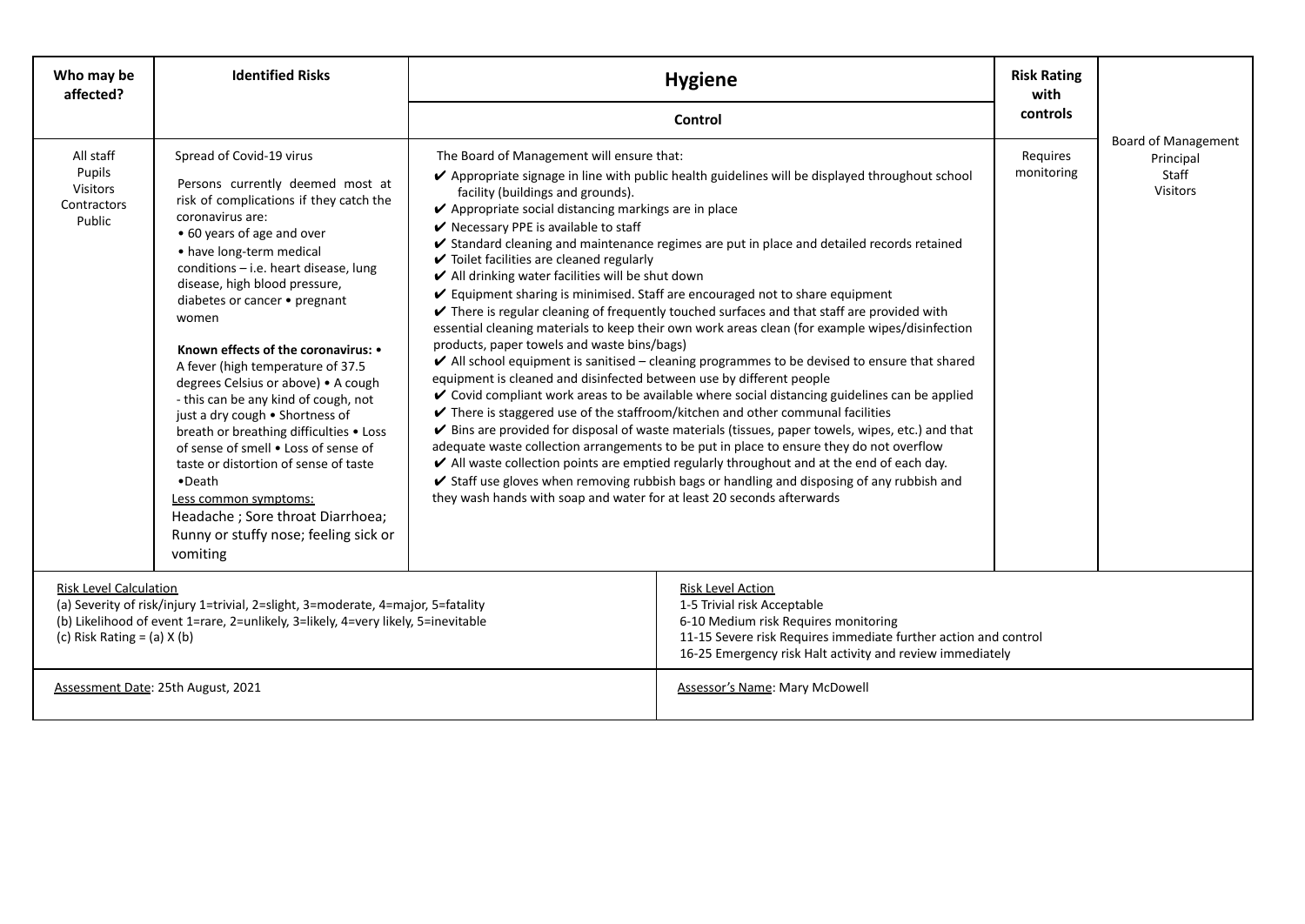| Who may be<br>affected?                                                                                                                                                                                  | <b>Identified Risks</b>                                                                                                                                                                                                                                                                                                                                                                                                                                                                                                                                                                                                                                                                                                                                                                                 | <b>Social Distancing</b>                                                                                                                                                                                                                                                                                                                                                                                                                                                                                                                                                                                                                                                                                                                                                                                                                                                                                                                                                                                                                                                                                                                                                                                                                                                                                                                                                                                                                                                                                                                                                                                            |                                                                                                                                                                                                                                                                                                                                                                                                       |                                   |                                         |
|----------------------------------------------------------------------------------------------------------------------------------------------------------------------------------------------------------|---------------------------------------------------------------------------------------------------------------------------------------------------------------------------------------------------------------------------------------------------------------------------------------------------------------------------------------------------------------------------------------------------------------------------------------------------------------------------------------------------------------------------------------------------------------------------------------------------------------------------------------------------------------------------------------------------------------------------------------------------------------------------------------------------------|---------------------------------------------------------------------------------------------------------------------------------------------------------------------------------------------------------------------------------------------------------------------------------------------------------------------------------------------------------------------------------------------------------------------------------------------------------------------------------------------------------------------------------------------------------------------------------------------------------------------------------------------------------------------------------------------------------------------------------------------------------------------------------------------------------------------------------------------------------------------------------------------------------------------------------------------------------------------------------------------------------------------------------------------------------------------------------------------------------------------------------------------------------------------------------------------------------------------------------------------------------------------------------------------------------------------------------------------------------------------------------------------------------------------------------------------------------------------------------------------------------------------------------------------------------------------------------------------------------------------|-------------------------------------------------------------------------------------------------------------------------------------------------------------------------------------------------------------------------------------------------------------------------------------------------------------------------------------------------------------------------------------------------------|-----------------------------------|-----------------------------------------|
|                                                                                                                                                                                                          |                                                                                                                                                                                                                                                                                                                                                                                                                                                                                                                                                                                                                                                                                                                                                                                                         | <b>Controls</b>                                                                                                                                                                                                                                                                                                                                                                                                                                                                                                                                                                                                                                                                                                                                                                                                                                                                                                                                                                                                                                                                                                                                                                                                                                                                                                                                                                                                                                                                                                                                                                                                     |                                                                                                                                                                                                                                                                                                                                                                                                       |                                   | <b>Board of Management</b><br>Principal |
| All staff<br>Pupils<br><b>Visitors</b><br>Contractors<br>Public                                                                                                                                          | Spread of Covid-19 virus<br>Persons currently deemed<br>most at risk of complications<br>if they catch the coronavirus<br>are: • 60 years of age and<br>over<br>• have long-term medical<br>conditions - i.e. heart<br>disease, lung disease, high<br>blood pressure, diabetes or<br>cancer<br>• pregnant women<br>Known effects of the<br>coronavirus: • A fever<br>(high temperature of 37.5)<br>degrees Celsius or above)<br>• A cough - this can be any<br>kind of cough, not just a<br>dry cough $\bullet$<br>Shortness of breath or<br>breathing difficulties<br>• Loss of sense of smell<br>• Loss of sense of taste or<br>distortion of sense of taste<br>$\bullet$ Death<br>Less common symptoms:<br>Headache ; Sore throat<br>Diarrhoea; Runny or stuffy<br>nose; feeling sick or<br>vomiting | Physical distancing is currently a key control measure in reducing the spread of<br>infection. The Board of Management will endeavour to ensure that:<br>$\vee$ all persons will adhere to relevant social distancing rules in relation to<br>entering the school, use of welfare facilities and while working in the school<br>queuing of staff, or students of visitors might occur<br>✔ Break times will be staggered where appropriate and school supervision procedures<br>must be strictly adhered to<br>Appropriate signage in line with public health guidelines will be displayed throughout<br>school facility (buildings and grounds)<br>✔ Appropriate social distancing arrangements will be in place throughout the<br>facility<br>✔ Meetings of staff will take place online and by using teleconferencing<br>facilities<br>$\checkmark$ There is currently a strict no handshaking policy in place within the<br>school<br>as far as possible<br>to those worn in shops or on public transport<br>Requirements for personnel working within 2 metres of each other (where activity<br>cannot be suspended):<br>$\checkmark$ No worker has symptoms of Covid-19<br>$\checkmark$ The close contact work cannot be avoided<br>$\triangleright$ Installation of physical barriers e.g. clear plastic sneeze guards<br>PPE is present in line with the approved risk assessment (full face mask, gloves, etc) and<br>public health advice<br>✔ An exclusion zone for <2m work will be set up pre task commencement<br>✔ Prior to donning appropriate PPE, staff will wash/sanitise their hands thoroughly | $\triangleright$ physical spacing (2 metres apart currently) for workstations and common spaces, such as<br>entrances/exits, kitchen area, staffroom, office, hall and lobby, where congregation or<br>All staff, contractors and visitors should avoid direct physical contact with any other persons<br>Where 2 metre distance cannot be maintained staff will wear masks or face coverings similar | Requires<br>monitoring<br>Serious | Staff<br><b>Visitors</b>                |
| <b>Risk Level Calculation</b>                                                                                                                                                                            |                                                                                                                                                                                                                                                                                                                                                                                                                                                                                                                                                                                                                                                                                                                                                                                                         | <b>Risk Level Action</b><br>1-5 Trivial risk Acceptable                                                                                                                                                                                                                                                                                                                                                                                                                                                                                                                                                                                                                                                                                                                                                                                                                                                                                                                                                                                                                                                                                                                                                                                                                                                                                                                                                                                                                                                                                                                                                             |                                                                                                                                                                                                                                                                                                                                                                                                       |                                   |                                         |
| (a) Severity of risk/injury 1=trivial, 2=slight, 3=moderate, 4=major, 5=fatality<br>(b) Likelihood of event 1=rare, 2=unlikely, 3=likely, 4=very likely, 5=inevitable<br>(c) Risk Rating $=$ (a) $X$ (b) |                                                                                                                                                                                                                                                                                                                                                                                                                                                                                                                                                                                                                                                                                                                                                                                                         | 6-10 Medium risk Requires monitoring<br>11-15 Severe risk Requires immediate further action and control<br>16-25 Emergency risk Halt activity and review immediately                                                                                                                                                                                                                                                                                                                                                                                                                                                                                                                                                                                                                                                                                                                                                                                                                                                                                                                                                                                                                                                                                                                                                                                                                                                                                                                                                                                                                                                |                                                                                                                                                                                                                                                                                                                                                                                                       |                                   |                                         |
| Assessment Date: 25th August, 2021                                                                                                                                                                       |                                                                                                                                                                                                                                                                                                                                                                                                                                                                                                                                                                                                                                                                                                                                                                                                         |                                                                                                                                                                                                                                                                                                                                                                                                                                                                                                                                                                                                                                                                                                                                                                                                                                                                                                                                                                                                                                                                                                                                                                                                                                                                                                                                                                                                                                                                                                                                                                                                                     | Assessor's Name: Mary McDowell                                                                                                                                                                                                                                                                                                                                                                        |                                   |                                         |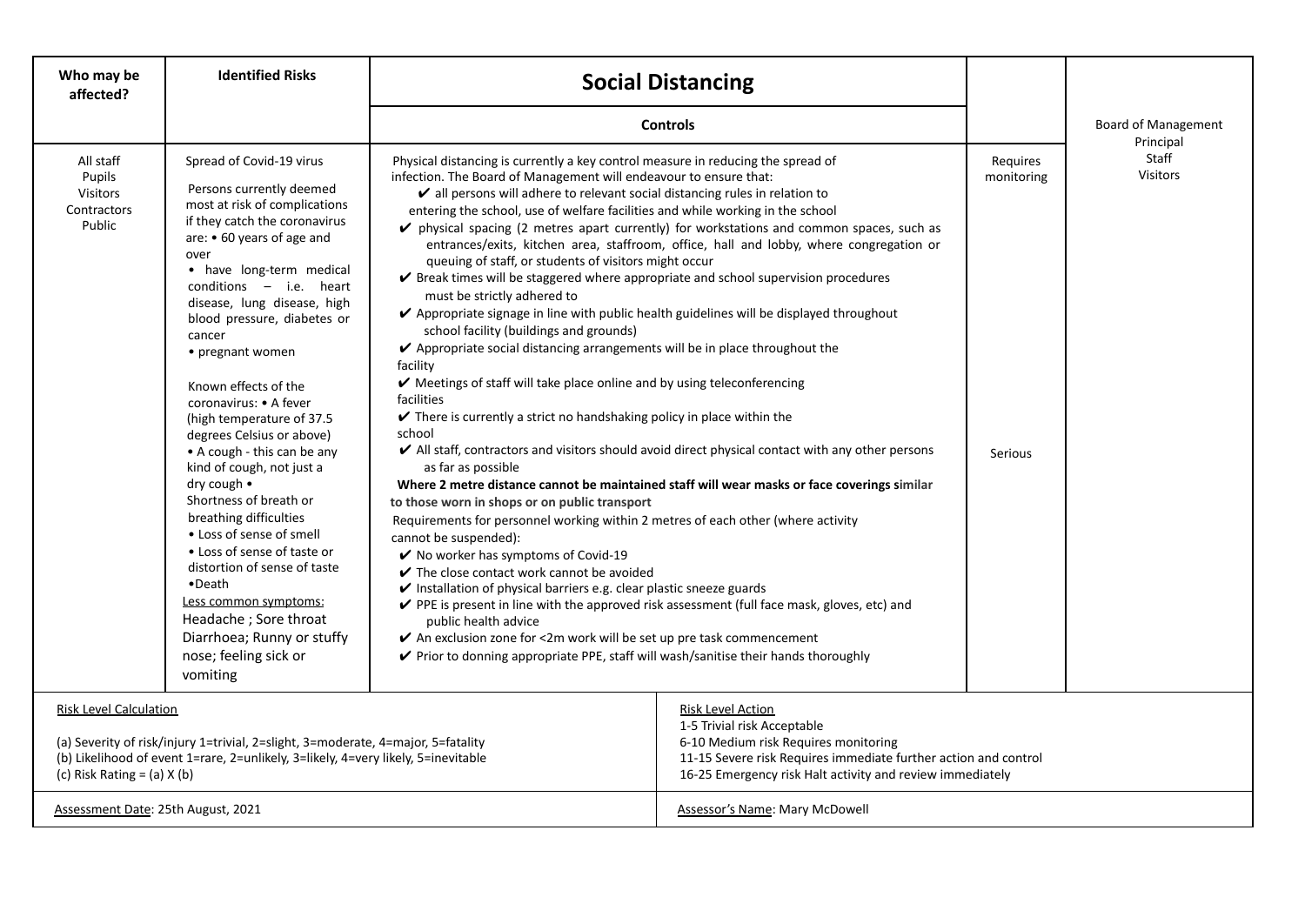| Who may be<br>affected?                                                                                                                                                                                                                   | <b>Identified Risks</b>                                                                                                                                                                                                                                                                                                                                                                                                                                                                                                                                                                                                                                                                                                                                             | <b>Cleaning</b>                                                                                                                                                                                                                 |                                                                                                                                                                                                                                                                                                                                                                                                                                                                                                                                                                                                                                                                                                                                                                                                                                                                                                                                                                                                                                                                                                                                                                                                                                                                                           | <b>Risk Rating</b><br>with<br>controls |                        |
|-------------------------------------------------------------------------------------------------------------------------------------------------------------------------------------------------------------------------------------------|---------------------------------------------------------------------------------------------------------------------------------------------------------------------------------------------------------------------------------------------------------------------------------------------------------------------------------------------------------------------------------------------------------------------------------------------------------------------------------------------------------------------------------------------------------------------------------------------------------------------------------------------------------------------------------------------------------------------------------------------------------------------|---------------------------------------------------------------------------------------------------------------------------------------------------------------------------------------------------------------------------------|-------------------------------------------------------------------------------------------------------------------------------------------------------------------------------------------------------------------------------------------------------------------------------------------------------------------------------------------------------------------------------------------------------------------------------------------------------------------------------------------------------------------------------------------------------------------------------------------------------------------------------------------------------------------------------------------------------------------------------------------------------------------------------------------------------------------------------------------------------------------------------------------------------------------------------------------------------------------------------------------------------------------------------------------------------------------------------------------------------------------------------------------------------------------------------------------------------------------------------------------------------------------------------------------|----------------------------------------|------------------------|
|                                                                                                                                                                                                                                           |                                                                                                                                                                                                                                                                                                                                                                                                                                                                                                                                                                                                                                                                                                                                                                     |                                                                                                                                                                                                                                 |                                                                                                                                                                                                                                                                                                                                                                                                                                                                                                                                                                                                                                                                                                                                                                                                                                                                                                                                                                                                                                                                                                                                                                                                                                                                                           |                                        | Board of<br>Management |
| Staff especially<br>cleaning staff                                                                                                                                                                                                        | Spread of Covid-19 virus<br>Persons currently deemed most at<br>risk of complications if they catch<br>the coronavirus are:<br>• 60 years of age and over • have<br>long-term medical conditions - i.e.<br>heart disease, lung disease, high<br>blood pressure, diabetes or cancer<br>pregnant women<br>Known effects of the coronavirus: •<br>A fever (high temperature of 37.5<br>degrees Celsius or above) . A cough<br>- this can be any kind of cough, not<br>just a dry<br>cough<br>• Shortness of breath or<br>breathing difficulties<br>• Loss of sense of smell<br>• Loss of sense of taste or<br>distortion of sense of taste<br>•Death<br>Less common symptoms:<br>Headache; Sore throat Diarrhoea;<br>Runny or stuffy nose; feeling sick or<br>vomiting | clean the surface after the personal item is removed<br>the school<br>increased cleaning<br>aware of the<br>and after wearing gloves<br>presented for general waste collection                                                  | All cleaning will be undertaken in line with DES and public health guidance.<br>✔ Staff are responsible for cleaning personal items that have been brought to<br>work and items handled at work or during breaks. Staff advised to clean<br>personal items that they have bring to work (e.g. mobile phones) and to<br>avoid leaving them down on communal surfaces or they will need to<br>✔ Cleaning staff will be trained in the new cleaning arrangements for<br>✔ Sufficient cleaning materials and PPE will be available to allow for<br>✔ Cleaning staff will be instructed to wear gloves when cleaning and are<br>need to wash their hands thoroughly with soap and water, both before<br>✔ System in place for the disposal of cleaning cloths and used wipes in a<br>rubbish bag Current HSE guidance recommends waste such as cleaning<br>waste, tissues etc. from a person suspected of having Covid-19 should be<br>double bagged and stored in a secure area for 72 hours before being<br>✔ System in place to make sure reusable cleaning equipment including<br>mop heads and non-disposable cloths are clean before re-use<br>✔ System in place to ensure that equipment such as buckets are emptied<br>and cleaned with a fresh solution of disinfectant before re-use | Requires<br>monitoring                 | Principal<br>Staff     |
| <b>Risk Level Calculation</b><br>(a) Severity of risk/injury 1=trivial, 2=slight, 3=moderate, 4=major, 5=fatality<br>(b) Likelihood of event 1=rare, 2=unlikely, 3=likely, 4=very likely, 5=inevitable<br>(c) Risk Rating = $(a)$ X $(b)$ |                                                                                                                                                                                                                                                                                                                                                                                                                                                                                                                                                                                                                                                                                                                                                                     | <b>Risk Level Action</b><br>1-5 Trivial risk Acceptable<br>6-10 Medium risk Requires monitoring<br>11-15 Severe risk Requires immediate further action and control<br>16-25 Emergency risk Halt activity and review immediately |                                                                                                                                                                                                                                                                                                                                                                                                                                                                                                                                                                                                                                                                                                                                                                                                                                                                                                                                                                                                                                                                                                                                                                                                                                                                                           |                                        |                        |
|                                                                                                                                                                                                                                           | Assessment Date: 25th August, 2021                                                                                                                                                                                                                                                                                                                                                                                                                                                                                                                                                                                                                                                                                                                                  |                                                                                                                                                                                                                                 | <b>Assessor's Name: Mary McDowell</b>                                                                                                                                                                                                                                                                                                                                                                                                                                                                                                                                                                                                                                                                                                                                                                                                                                                                                                                                                                                                                                                                                                                                                                                                                                                     |                                        |                        |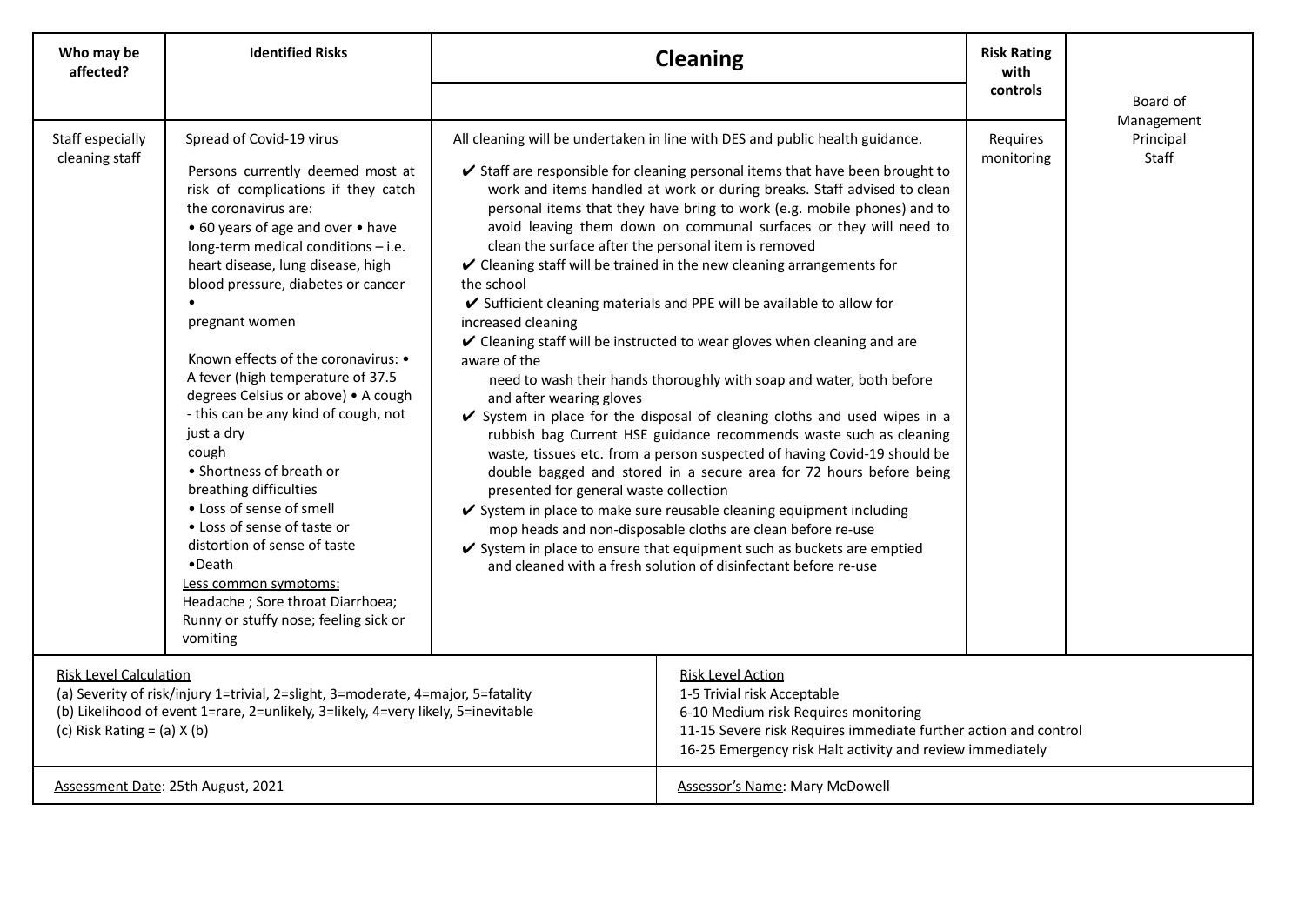| Who may be<br>affected?                                                                                                                                                                                                                   | <b>Identified Risks</b>                                                                                                                                                                                                                                                                                                                                                                                                                                                                                                                                                                                                                           | Office and administration areas                                                                                                                  |                                                                                                                                                                                                                                 |                        | Board of<br>Management            |
|-------------------------------------------------------------------------------------------------------------------------------------------------------------------------------------------------------------------------------------------|---------------------------------------------------------------------------------------------------------------------------------------------------------------------------------------------------------------------------------------------------------------------------------------------------------------------------------------------------------------------------------------------------------------------------------------------------------------------------------------------------------------------------------------------------------------------------------------------------------------------------------------------------|--------------------------------------------------------------------------------------------------------------------------------------------------|---------------------------------------------------------------------------------------------------------------------------------------------------------------------------------------------------------------------------------|------------------------|-----------------------------------|
|                                                                                                                                                                                                                                           |                                                                                                                                                                                                                                                                                                                                                                                                                                                                                                                                                                                                                                                   | <b>Controls</b>                                                                                                                                  |                                                                                                                                                                                                                                 |                        | Principal<br>Administration staff |
| Staff                                                                                                                                                                                                                                     | Spread of Covid-19 virus<br>Persons currently deemed most at<br>risk of complications if they catch<br>the coronavirus are:<br>• 60 years of age and over • have<br>long-term medical conditions - i.e.<br>heart disease, lung disease, high<br>blood pressure, diabetes or cancer<br>pregnant women<br>Known effects of the coronavirus: •<br>A fever (high temperature of 37.5<br>degrees Celsius or above) . A cough<br>- this can be any kind of cough, not<br>just a dry<br>cough<br>• Shortness of breath or<br>breathing difficulties<br>• Loss of sense of smell<br>• Loss of sense of taste or<br>distortion of sense of taste<br>•Death | • Office capacity to be limited to facilitate the maintenance of<br>physical distancing between designated workstations and staff<br>and safety. | • The number of employees permitted to work in an office at any particular<br>time shall be limited as a necessary control measure to protect health                                                                            | Requires<br>monitoring |                                   |
| <b>Risk Level Calculation</b><br>(a) Severity of risk/injury 1=trivial, 2=slight, 3=moderate, 4=major, 5=fatality<br>(b) Likelihood of event 1=rare, 2=unlikely, 3=likely, 4=very likely, 5=inevitable<br>(c) Risk Rating = $(a)$ X $(b)$ |                                                                                                                                                                                                                                                                                                                                                                                                                                                                                                                                                                                                                                                   |                                                                                                                                                  | <b>Risk Level Action</b><br>1-5 Trivial risk Acceptable<br>6-10 Medium risk Requires monitoring<br>11-15 Severe risk Requires immediate further action and control<br>16-25 Emergency risk Halt activity and review immediately |                        |                                   |

| Assessment Date: 25th August, 2021 | Assessor's Name: Mary McDowell |
|------------------------------------|--------------------------------|
|                                    |                                |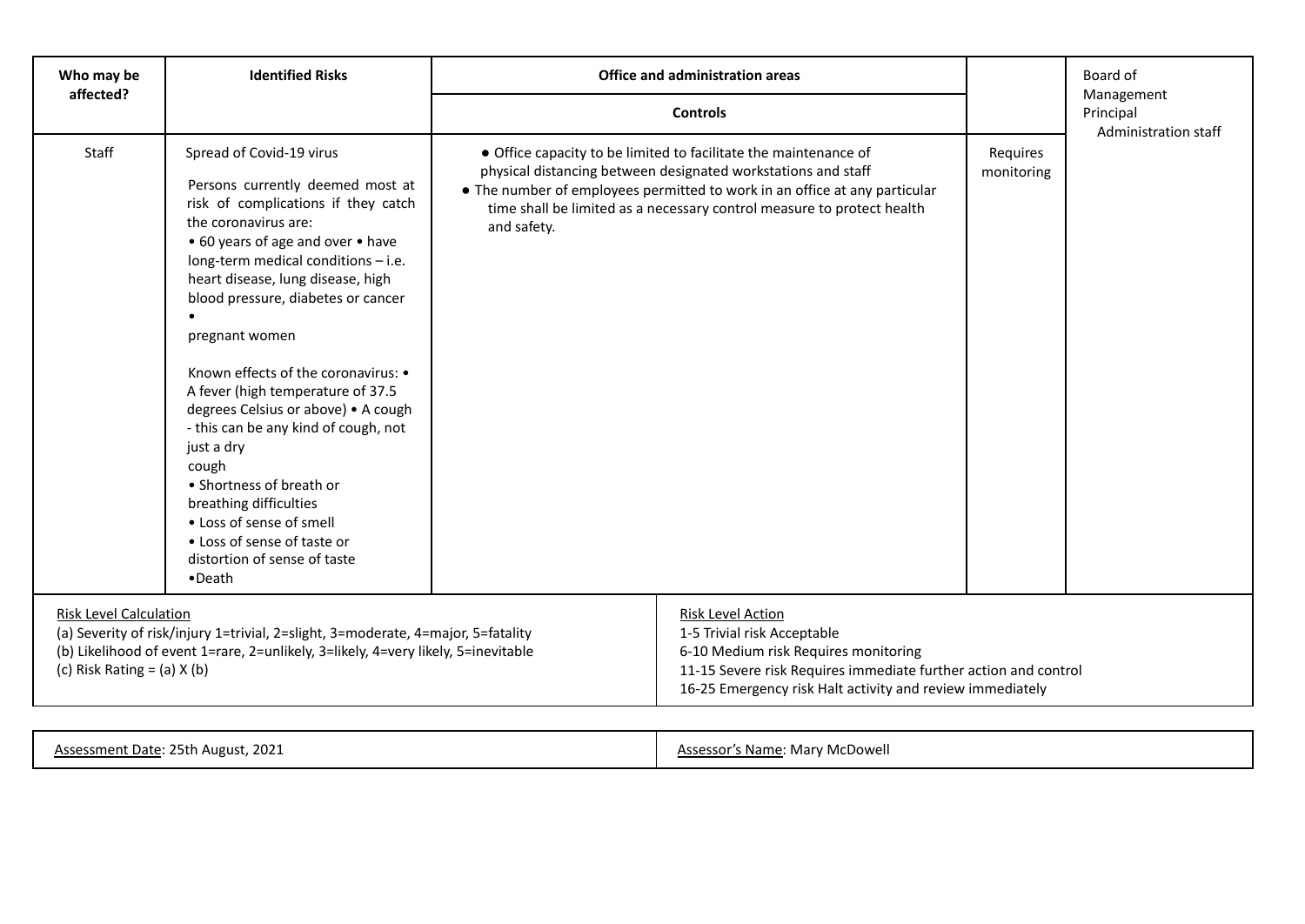| Who may be<br>affected?                                                                                                                                                                                                                   | <b>Identified Risks</b>                                                                                                                                                                                                                                                                                                                                                                                                                                                                                                                                                                                                                                                           | Use of PPE                                                                                                                                                                                                                                                                                                                                                                                                                                                                                                                                                                                                                                                                   | <b>Risk Rating</b><br>with                                                                                                                                                                                                                                                                                                                                                                                                                                                                                                                                                                                                                   |                        |                                  |
|-------------------------------------------------------------------------------------------------------------------------------------------------------------------------------------------------------------------------------------------|-----------------------------------------------------------------------------------------------------------------------------------------------------------------------------------------------------------------------------------------------------------------------------------------------------------------------------------------------------------------------------------------------------------------------------------------------------------------------------------------------------------------------------------------------------------------------------------------------------------------------------------------------------------------------------------|------------------------------------------------------------------------------------------------------------------------------------------------------------------------------------------------------------------------------------------------------------------------------------------------------------------------------------------------------------------------------------------------------------------------------------------------------------------------------------------------------------------------------------------------------------------------------------------------------------------------------------------------------------------------------|----------------------------------------------------------------------------------------------------------------------------------------------------------------------------------------------------------------------------------------------------------------------------------------------------------------------------------------------------------------------------------------------------------------------------------------------------------------------------------------------------------------------------------------------------------------------------------------------------------------------------------------------|------------------------|----------------------------------|
|                                                                                                                                                                                                                                           |                                                                                                                                                                                                                                                                                                                                                                                                                                                                                                                                                                                                                                                                                   |                                                                                                                                                                                                                                                                                                                                                                                                                                                                                                                                                                                                                                                                              | controls                                                                                                                                                                                                                                                                                                                                                                                                                                                                                                                                                                                                                                     | Board of               |                                  |
| Staff                                                                                                                                                                                                                                     | Spread of Covid-19 virus<br>Persons<br>currently<br>deemed most at risk of<br>complications if they<br>catch the coronavirus are:<br>• 60 years of age and<br>over . have long-term<br>medical<br>$conditions - i.e. heart$<br>disease, lung disease,<br>high blood pressure,<br>diabetes or cancer •<br>pregnant women<br>Known effects of the<br>coronavirus:<br>fever<br>(high<br>A<br>temperature of 37.5<br>degrees Celsius or above)<br>• A cough - this can be<br>any kind of cough, not just<br>a dry<br>cough<br>• Shortness of breath or<br>breathing difficulties<br>• Loss of sense of smell<br>• Loss of sense of taste<br>or distortion of sense of<br>taste .Death | address identified risks of spread of the virus.<br>storage and disposal of PPE.<br>PPE needs to be consistently and properly worn when required. In addition, it must<br>be regularly inspected, cleaned, maintained and replaced as necessary.<br>Current general guidance from the HSE in relation to the wearing of face coverings,<br>masks and gloves is available at the following Link:<br>https://www2.hse.ie/conditions/coronavirus/face-masks-disposable-gloves.ht<br>ml<br>Medical grade face masks will be provided to all staff and must be worn at all<br>times<br>general use.<br>*Face coverings are not recommended to be worn by children under 13 years. | The correct use of Personal Protective Equipment (PPE) such as face shields/visors or<br>clear plastic barriers or Perspex screens etc. may be required in some circumstances to<br>Where PPE is required by staff, they will be notified accordingly and be provided with the<br>necessary PPE and provided with training and information in the proper use, cleaning,<br>Gloves are not required generally within the workplace for infection prevention and<br>control purposes according to current guidance. Due to the risks associated with the<br>usage of gloves, the Board of Management will not be providing gloves to staff for | Requires<br>monitoring | Management<br>Principal<br>Staff |
| <b>Risk Level Calculation</b><br>(a) Severity of risk/injury 1=trivial, 2=slight, 3=moderate, 4=major, 5=fatality<br>(b) Likelihood of event 1=rare, 2=unlikely, 3=likely, 4=very likely, 5=inevitable<br>(c) Risk Rating = $(a)$ X $(b)$ |                                                                                                                                                                                                                                                                                                                                                                                                                                                                                                                                                                                                                                                                                   | <b>Risk Level Action</b><br>1-5 Trivial risk Acceptable<br>6-10 Medium risk Requires monitoring<br>11-15 Severe risk Requires immediate further action and control<br>16-25EmergencyriskHaltactivityandreview immediately                                                                                                                                                                                                                                                                                                                                                                                                                                                    |                                                                                                                                                                                                                                                                                                                                                                                                                                                                                                                                                                                                                                              |                        |                                  |
| AssessmentDate: 3rd March, 2020                                                                                                                                                                                                           |                                                                                                                                                                                                                                                                                                                                                                                                                                                                                                                                                                                                                                                                                   |                                                                                                                                                                                                                                                                                                                                                                                                                                                                                                                                                                                                                                                                              | Assessor's Name: Mary McDowell                                                                                                                                                                                                                                                                                                                                                                                                                                                                                                                                                                                                               |                        |                                  |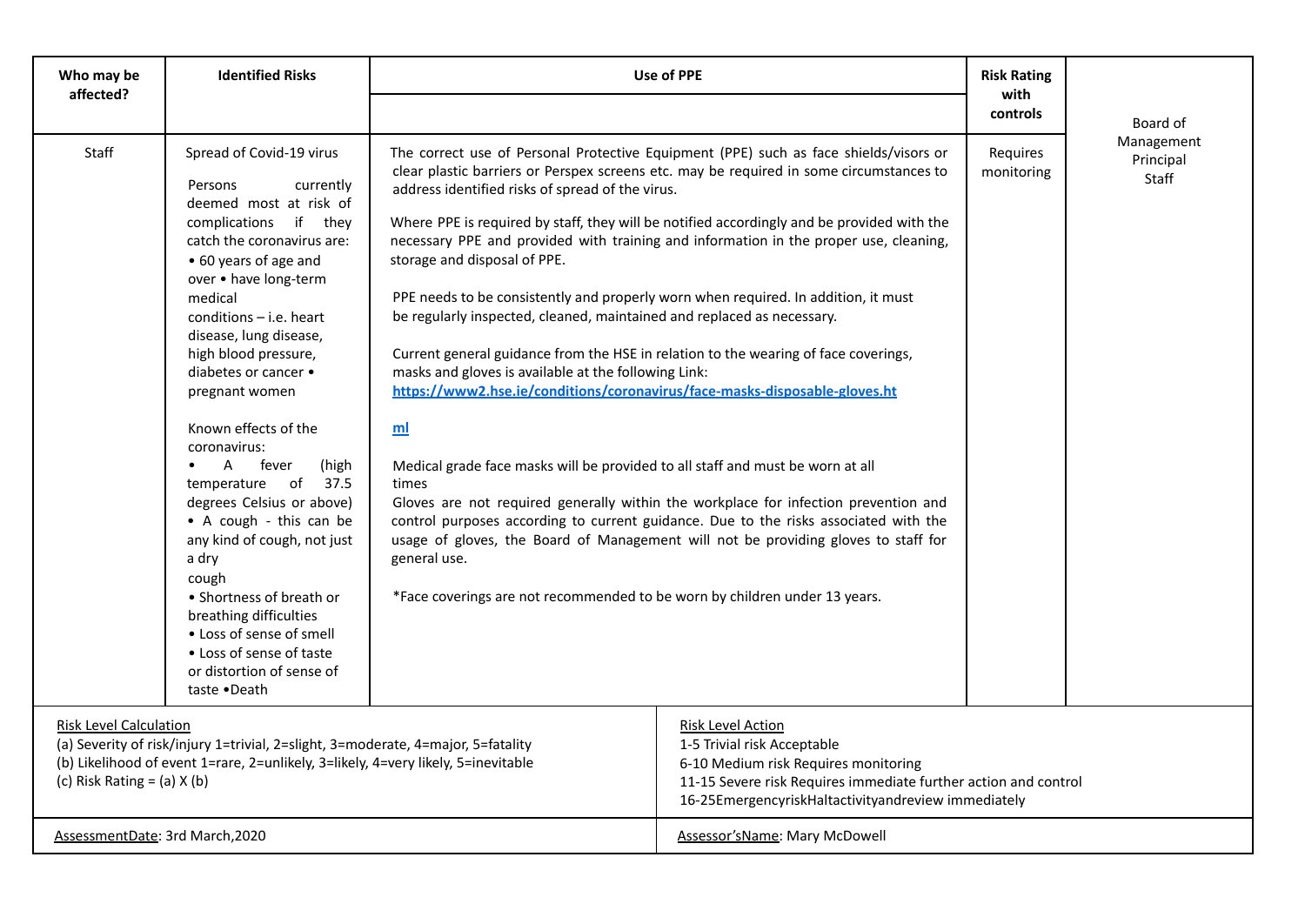| Who may be<br>affected?                                                                                                                                                                                                                   | <b>Identified Risks</b>                                                                                                                                                                                                                                                                                                                                                                                                                                                                                                                                                                                                                                                                                 |                                                                                                                                                                                                                                                                                                                                                                                                                                                                                                                                                                                                                                                                                                                                                                                                                                                                                                                                                                                                                                                                                                                                                                                                                                                                                                                               | Handling books and other resources during Covid-19 |                        |                                  |
|-------------------------------------------------------------------------------------------------------------------------------------------------------------------------------------------------------------------------------------------|---------------------------------------------------------------------------------------------------------------------------------------------------------------------------------------------------------------------------------------------------------------------------------------------------------------------------------------------------------------------------------------------------------------------------------------------------------------------------------------------------------------------------------------------------------------------------------------------------------------------------------------------------------------------------------------------------------|-------------------------------------------------------------------------------------------------------------------------------------------------------------------------------------------------------------------------------------------------------------------------------------------------------------------------------------------------------------------------------------------------------------------------------------------------------------------------------------------------------------------------------------------------------------------------------------------------------------------------------------------------------------------------------------------------------------------------------------------------------------------------------------------------------------------------------------------------------------------------------------------------------------------------------------------------------------------------------------------------------------------------------------------------------------------------------------------------------------------------------------------------------------------------------------------------------------------------------------------------------------------------------------------------------------------------------|----------------------------------------------------|------------------------|----------------------------------|
| Staff<br>(particularly<br>SNAs, school<br>secretaries and<br>school book<br>rental<br>co-ordinator)                                                                                                                                       | Spread of Covid-19 virus<br>Persons<br>currently<br>deemed most at risk of<br>complications if they<br>catch the coronavirus are:<br>• 60 years of age and<br>over . have long-term<br>medical<br>$conditions - i.e. heart$<br>disease, lung disease,<br>high blood pressure,<br>diabetes or cancer •<br>pregnant women<br>Known effects of the<br>coronavirus:<br>fever<br>$\mathsf{A}$<br>(high<br>$\circ$<br>temperature<br>37.5<br>degrees Celsius or above)<br>• A cough - this can be<br>any kind of cough, not just<br>a dry<br>cough<br>• Shortness of breath or<br>breathing difficulties<br>• Loss of sense of smell<br>• Loss of sense of taste<br>or distortion of sense of<br>taste •Death | controls<br>The Board of Management has to prepare for the return of school books (book rental<br>scheme) and other resource materials (including IT equipment) so that these will be available<br>to pupils for the start of the new school year. The following guidelines are recommended for<br>staff when receiving or assisting in compiling resource packs:<br>• Maintain physical distancing (currently 2 metres)<br>· Observe good hygiene (hand washing and respiratory etiquette, do not touch your<br>eyes, nose, mouth with unwashed hands, etc.) before and after handling books and<br>other materials returned to the school<br>• Follow the agreed school protocols if you are displaying symptoms of Covid-19 • Any<br>books or other items (resource packs, computers, etc.) being returned to the school<br>should be quarantined for 72 hours. Quarantining means placing these items in sealed<br>boxes that are labelled with the time and date of the start of the 72-hour quarantine<br>period. These boxes should be stored in a separate location away from active work areas<br>within the school<br>• Following the expiry of the 72-hour quarantine period the items may be<br>unboxed, cleaned and prepared for the next school year<br>. Hands should be washed in line with relevant guidance |                                                    | Requires<br>monitoring | Management<br>Principal<br>Staff |
| <b>Risk Level Calculation</b><br>(a) Severity of risk/injury 1=trivial, 2=slight, 3=moderate, 4=major, 5=fatality<br>(b) Likelihood of event 1=rare, 2=unlikely, 3=likely, 4=very likely, 5=inevitable<br>(c) Risk Rating = $(a)$ X $(b)$ |                                                                                                                                                                                                                                                                                                                                                                                                                                                                                                                                                                                                                                                                                                         | <b>Risk Level Action</b><br>1-5 Trivial risk Acceptable<br>6-10 Medium risk Requires monitoring<br>11-15 Severe risk Requires immediate further action and control<br>16-25 Emergency risk Halt activity and review immediately                                                                                                                                                                                                                                                                                                                                                                                                                                                                                                                                                                                                                                                                                                                                                                                                                                                                                                                                                                                                                                                                                               |                                                    |                        |                                  |
| Assessment Date: 3rd March, 2021                                                                                                                                                                                                          |                                                                                                                                                                                                                                                                                                                                                                                                                                                                                                                                                                                                                                                                                                         |                                                                                                                                                                                                                                                                                                                                                                                                                                                                                                                                                                                                                                                                                                                                                                                                                                                                                                                                                                                                                                                                                                                                                                                                                                                                                                                               | <b>Assessor's Name: Mary McDowell</b>              |                        |                                  |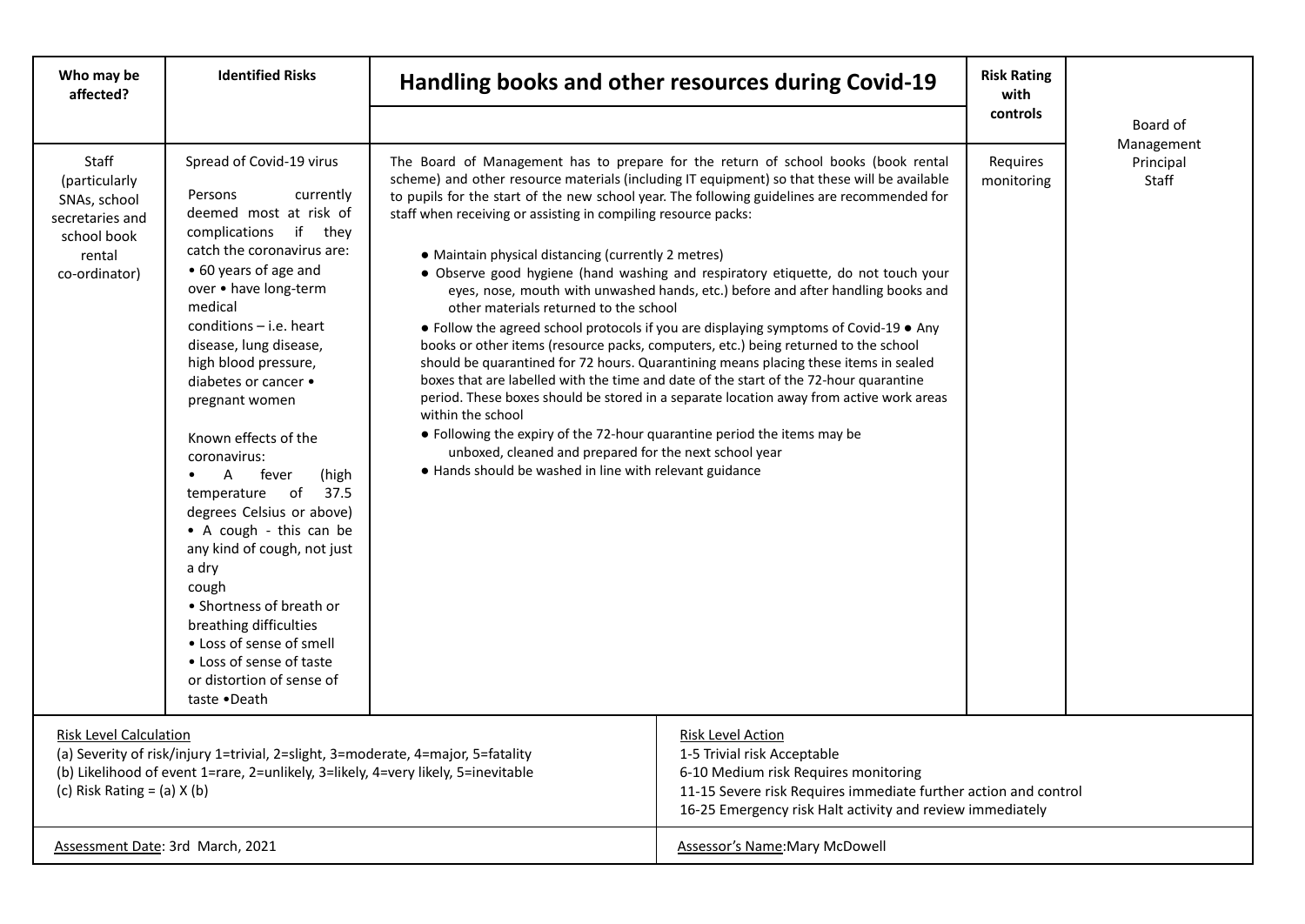| Who may be                                                                                                                                                                                                                                | <b>Identified Risks</b>                                                                                                                                                                                                                                                                                                                                                                                                                                                                                                                                                                                                                                                                      | Using hand tools or equipment                                                                                                                                                                                                                                                                                                                                                                           | <b>Risk Rating</b>                                                                                                                                         |                        |                                  |
|-------------------------------------------------------------------------------------------------------------------------------------------------------------------------------------------------------------------------------------------|----------------------------------------------------------------------------------------------------------------------------------------------------------------------------------------------------------------------------------------------------------------------------------------------------------------------------------------------------------------------------------------------------------------------------------------------------------------------------------------------------------------------------------------------------------------------------------------------------------------------------------------------------------------------------------------------|---------------------------------------------------------------------------------------------------------------------------------------------------------------------------------------------------------------------------------------------------------------------------------------------------------------------------------------------------------------------------------------------------------|------------------------------------------------------------------------------------------------------------------------------------------------------------|------------------------|----------------------------------|
| affected?                                                                                                                                                                                                                                 |                                                                                                                                                                                                                                                                                                                                                                                                                                                                                                                                                                                                                                                                                              | <b>Controls</b>                                                                                                                                                                                                                                                                                                                                                                                         | with<br>controls                                                                                                                                           | Board of               |                                  |
| All staff                                                                                                                                                                                                                                 | Spread of Covid-19 virus<br>currently<br>Persons<br>deemed most at risk of<br>complications if they<br>catch the coronavirus are:<br>• 60 years of age and<br>over . have long-term<br>medical<br>$conditions - i.e. heart$<br>disease, lung disease,<br>high blood pressure,<br>diabetes or cancer •<br>pregnant women<br>Known effects of the<br>coronavirus:<br>$\mathsf{A}$<br>fever<br>(high<br>temperature of 37.5<br>degrees Celsius or above)<br>• A cough - this can be<br>any kind of cough, not just<br>a dry<br>cough<br>• Shortness of breath or<br>breathing difficulties<br>• Loss of sense of smell<br>• Loss of sense of taste<br>or distortion of sense of<br>taste •Death | ✔ Staff must wear the appropriate PPE for the nature of the work that they<br>are undertaking<br>✔ All tools and equipment must be properly sanitised to prevent cross<br>contamination<br>equipment and machinery as far as is reasonably practicable<br>✔ Cleaning material will be available so that all tools can<br>be wiped down with disinfectant between each use<br>and sanitised prior to use | ✔ Arrangements should be put in place for one individual to use the same tool,<br>✔ All mobile machinery (including lawnmowers) must be thoroughly cleaned | Requires<br>monitoring | Management<br>Principal<br>Staff |
| <b>Risk Level Calculation</b><br>(a) Severity of risk/injury 1=trivial, 2=slight, 3=moderate, 4=major, 5=fatality<br>(b) Likelihood of event 1=rare, 2=unlikely, 3=likely, 4=very likely, 5=inevitable<br>(c) Risk Rating = $(a)$ X $(b)$ |                                                                                                                                                                                                                                                                                                                                                                                                                                                                                                                                                                                                                                                                                              | <b>Risk Level Action</b><br>1-5 Trivial risk Acceptable<br>6-10 Medium risk Requires monitoring<br>11-15 Severe risk Requires immediate further action and control<br>16-25 Emergency risk Halt activity and review immediately                                                                                                                                                                         |                                                                                                                                                            |                        |                                  |
|                                                                                                                                                                                                                                           | Assessment Date: 25th August, 2021                                                                                                                                                                                                                                                                                                                                                                                                                                                                                                                                                                                                                                                           |                                                                                                                                                                                                                                                                                                                                                                                                         | <b>Assessor's Name: Mary McDowell</b>                                                                                                                      |                        |                                  |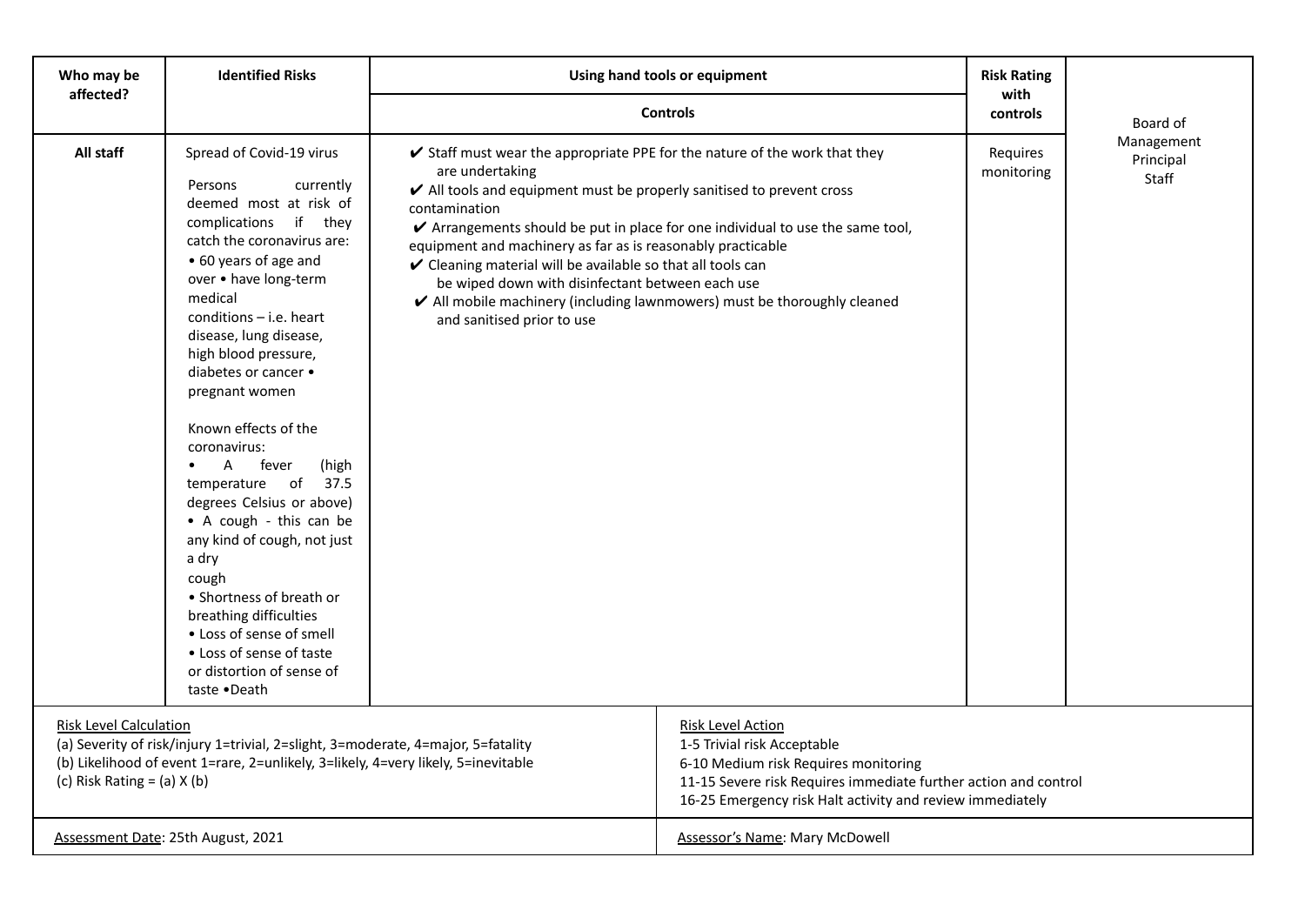| Who may be<br>affected?                                                                                                                                                                                                                   | <b>Identified Risks</b>                                                                                                                                                                                                                                                                                                                                                                                                                                                                                                                                                                                                                                                                      | Dealing with a suspected case of Covid-19                                                                                                                                                                                                                                                                                               |                                                                                                                                                                                                                                                                                                                                                                                                                                                                                                                                                                                                                                                                                                                                                                                                                                                                                                                                                                                                                                                                                                                                                                                                                                                                                                                                                                                                                                                                                                                                                                                                                                                                      |                        |                                              |
|-------------------------------------------------------------------------------------------------------------------------------------------------------------------------------------------------------------------------------------------|----------------------------------------------------------------------------------------------------------------------------------------------------------------------------------------------------------------------------------------------------------------------------------------------------------------------------------------------------------------------------------------------------------------------------------------------------------------------------------------------------------------------------------------------------------------------------------------------------------------------------------------------------------------------------------------------|-----------------------------------------------------------------------------------------------------------------------------------------------------------------------------------------------------------------------------------------------------------------------------------------------------------------------------------------|----------------------------------------------------------------------------------------------------------------------------------------------------------------------------------------------------------------------------------------------------------------------------------------------------------------------------------------------------------------------------------------------------------------------------------------------------------------------------------------------------------------------------------------------------------------------------------------------------------------------------------------------------------------------------------------------------------------------------------------------------------------------------------------------------------------------------------------------------------------------------------------------------------------------------------------------------------------------------------------------------------------------------------------------------------------------------------------------------------------------------------------------------------------------------------------------------------------------------------------------------------------------------------------------------------------------------------------------------------------------------------------------------------------------------------------------------------------------------------------------------------------------------------------------------------------------------------------------------------------------------------------------------------------------|------------------------|----------------------------------------------|
|                                                                                                                                                                                                                                           |                                                                                                                                                                                                                                                                                                                                                                                                                                                                                                                                                                                                                                                                                              |                                                                                                                                                                                                                                                                                                                                         |                                                                                                                                                                                                                                                                                                                                                                                                                                                                                                                                                                                                                                                                                                                                                                                                                                                                                                                                                                                                                                                                                                                                                                                                                                                                                                                                                                                                                                                                                                                                                                                                                                                                      | with<br>controls       |                                              |
| Staff<br>Pupils<br>Visitors<br>Contractors                                                                                                                                                                                                | Spread of Covid-19 virus<br>Persons<br>currently<br>deemed most at risk of<br>complications if they<br>catch the coronavirus are:<br>• 60 years of age and<br>over . have long-term<br>medical<br>conditions $-$ i.e. heart<br>disease, lung disease,<br>high blood pressure,<br>diabetes or cancer •<br>pregnant women<br>Known effects of the<br>coronavirus:<br>$\mathsf{A}$<br>fever<br>(high<br>temperature of 37.5<br>degrees Celsius or above)<br>• A cough - this can be<br>any kind of cough, not just<br>a dry<br>cough<br>• Shortness of breath or<br>breathing difficulties<br>• Loss of sense of smell<br>• Loss of sense of taste<br>or distortion of sense of<br>taste •Death | The Board of Management will:<br>✔ Appoint an appropriate person for dealing with suspected cases.<br>from other workers<br>metres from the symptomatic person at all times.<br>premises.<br>to go home and call their doctor and continue self-isolation at home.<br>they cough or sneeze and put the tissue in the waste bag provided | Have a designated isolation area available within the school building. The designated<br>area and the route to the designated area should be easily accessible and as far as is<br>reasonable and practicable, should be accessible by people with disabilities. The<br>possibility of having more than one person displaying signs of Covid-19 needs to be<br>considered so having additional isolation areas available or another contingency plan<br>for dealing with additional cases must be planned. It would be important that the<br>designated area has the ability to isolate the person behind a closed door and away<br>If a person displays symptoms of Covid-19 the following procedure is to be implemented:<br>$\checkmark$ Isolate the person and have a procedure in place to accompany the individual to the<br>designated isolation area via the isolation route, keeping at least 2 metres away from the<br>symptomatic person and also making sure that others maintain a distance of at least 2<br>✔ Provide a mask for the person presenting with symptoms if one is available. He/she<br>should wear the mask if in a common area with other people or while exiting the<br>✔ Assess whether the individual who is displaying symptoms can immediately be directed<br>✔ Facilitate the person presenting with symptoms remaining in isolation if they cannot<br>immediately go home and facilitate them calling their doctor. The individual should avoid<br>touching people, surfaces and objects. Advice should be given to the person presenting<br>with symptoms to cover their mouth and nose with the disposable tissue provided when | Requires<br>monitoring | Board of<br>Management<br>Principal<br>Staff |
| <b>Risk Level Calculation</b><br>(a) Severity of risk/injury 1=trivial, 2=slight, 3=moderate, 4=major, 5=fatality<br>(b) Likelihood of event 1=rare, 2=unlikely, 3=likely, 4=very likely, 5=inevitable<br>(c) Risk Rating = $(a)$ X $(b)$ |                                                                                                                                                                                                                                                                                                                                                                                                                                                                                                                                                                                                                                                                                              | <b>Risk Level Action</b><br>1-5 Trivial risk Acceptable<br>6-10 Medium risk Requires monitoring<br>11-15 Severe risk Requires immediate further action and control<br>16-25 Emergency risk Halt activity and review immediately                                                                                                         |                                                                                                                                                                                                                                                                                                                                                                                                                                                                                                                                                                                                                                                                                                                                                                                                                                                                                                                                                                                                                                                                                                                                                                                                                                                                                                                                                                                                                                                                                                                                                                                                                                                                      |                        |                                              |
|                                                                                                                                                                                                                                           | Assessment Date: 25th August, 2021                                                                                                                                                                                                                                                                                                                                                                                                                                                                                                                                                                                                                                                           |                                                                                                                                                                                                                                                                                                                                         | <b>Assessor's Name: Mary McDowell</b>                                                                                                                                                                                                                                                                                                                                                                                                                                                                                                                                                                                                                                                                                                                                                                                                                                                                                                                                                                                                                                                                                                                                                                                                                                                                                                                                                                                                                                                                                                                                                                                                                                |                        |                                              |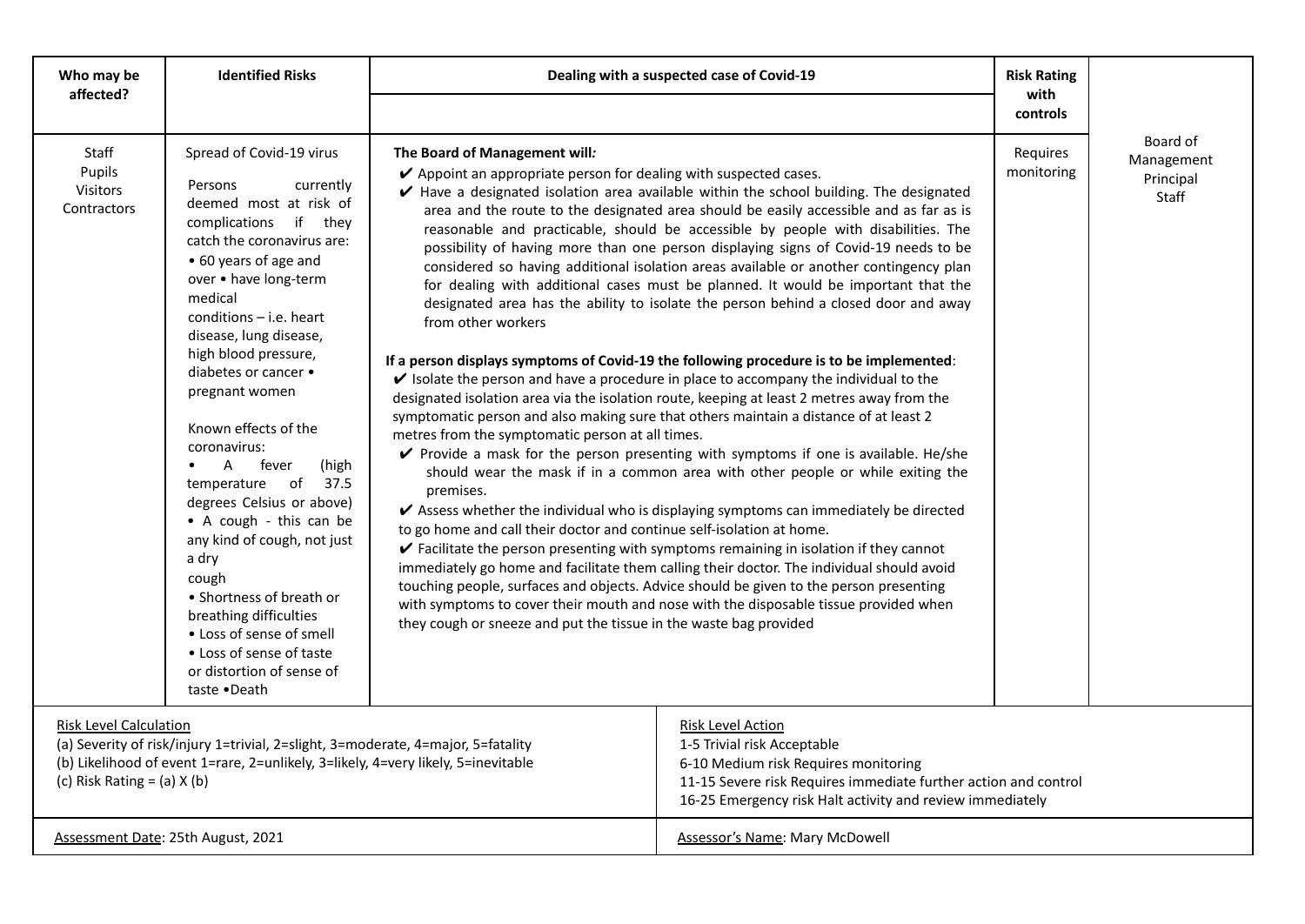| Who may be<br>affected?                                                                                                                                                                                                                   | <b>Identified Risks</b>                                                                                                                                                                                                                                                                                                                                                                                                                                                                                                                                                                                                                                              | Dealing with a suspected case of Covid-19 (continued)                                                                                                                                                                           | <b>Risk Rating</b><br>with                                                                                                                                                                                                                                                                                                                                                                                                                                                                                                     |                        |                                  |
|-------------------------------------------------------------------------------------------------------------------------------------------------------------------------------------------------------------------------------------------|----------------------------------------------------------------------------------------------------------------------------------------------------------------------------------------------------------------------------------------------------------------------------------------------------------------------------------------------------------------------------------------------------------------------------------------------------------------------------------------------------------------------------------------------------------------------------------------------------------------------------------------------------------------------|---------------------------------------------------------------------------------------------------------------------------------------------------------------------------------------------------------------------------------|--------------------------------------------------------------------------------------------------------------------------------------------------------------------------------------------------------------------------------------------------------------------------------------------------------------------------------------------------------------------------------------------------------------------------------------------------------------------------------------------------------------------------------|------------------------|----------------------------------|
|                                                                                                                                                                                                                                           |                                                                                                                                                                                                                                                                                                                                                                                                                                                                                                                                                                                                                                                                      |                                                                                                                                                                                                                                 |                                                                                                                                                                                                                                                                                                                                                                                                                                                                                                                                | controls               | Board of                         |
| Staff<br>Pupils<br>Visitors<br>Contractors                                                                                                                                                                                                | Spread of Covid-19 virus<br>Persons currently deemed most at<br>risk of complications if they catch<br>the coronavirus are:<br>• 60 years of age and over • have<br>long-term medical<br>$conditions - i.e.$ heart<br>disease, lung disease, high blood<br>pressure, diabetes or cancer .<br>pregnant women<br>Known effects of the<br>coronavirus:<br>• A fever (high temperature of 37.5<br>degrees Celsius or above) . A cough<br>- this can be any kind of cough, not<br>just a dry<br>cough<br>• Shortness of breath or<br>breathing difficulties<br>• Loss of sense of smell<br>• Loss of sense of taste or<br>distortion of sense of taste<br>$\bullet$ Death | Public transport of any kind should not be used<br>suspect.<br>determining follow-up actions and recovery.<br>involved.                                                                                                         | $\checkmark$ If the person is well enough to go home, arrange for them to be<br>transported home by a family member, as soon as possible and advise<br>them to inform their general practitioner by phone of their symptoms.<br>$\checkmark$ If they are too unwell to go home or advice is required, contact<br>999 or 112 and inform them that the sick person is a Covid-19<br>✔ Carry out an assessment of the incident which will form part of<br>✔ Arrange for appropriate cleaning of the isolation area and work areas | Requires<br>monitoring | Management<br>Principal<br>Staff |
| <b>Risk Level Calculation</b><br>(a) Severity of risk/injury 1=trivial, 2=slight, 3=moderate, 4=major, 5=fatality<br>(b) Likelihood of event 1=rare, 2=unlikely, 3=likely, 4=very likely, 5=inevitable<br>(c) Risk Rating = $(a)$ X $(b)$ |                                                                                                                                                                                                                                                                                                                                                                                                                                                                                                                                                                                                                                                                      | <b>Risk Level Action</b><br>1-5 Trivial risk Acceptable<br>6-10 Medium risk Requires monitoring<br>11-15 Severe risk Requires immediate further action and control<br>16-25 Emergency risk Halt activity and review immediately |                                                                                                                                                                                                                                                                                                                                                                                                                                                                                                                                |                        |                                  |
|                                                                                                                                                                                                                                           | Assessment Date: 25th August, 2021                                                                                                                                                                                                                                                                                                                                                                                                                                                                                                                                                                                                                                   |                                                                                                                                                                                                                                 | Assessor's Name: Mary McDowell                                                                                                                                                                                                                                                                                                                                                                                                                                                                                                 |                        |                                  |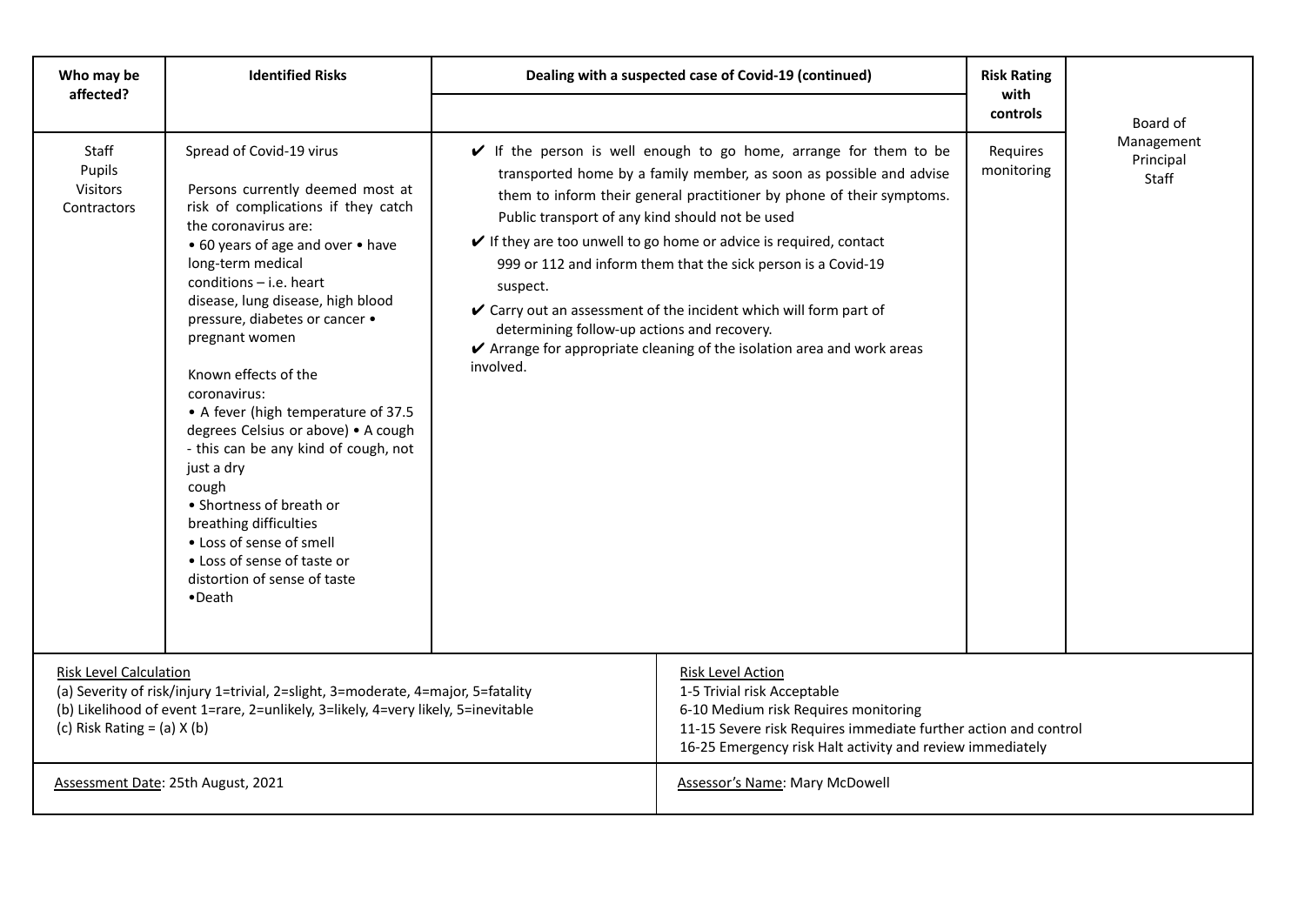| Who may be                                                                                                                                                                                                                                | <b>Identified Risks</b>                                                                                                                                                                                                                                                                                                                                                                                                                                                                                                                                                                                                                                                          | Covid-19 cleaning                                                                                                                                                                                                                                                                                                                                                                                                                                                                                                                                                                                                                                                                                                                                                                                                                                                                                                                                                                                                                                                                                                                                                                                                                                                                                                               | <b>Risk Rating</b><br>with                                                                                                                                                                                                                                                                                                                                                                                                                                                                                        |                                          |                                           |  |  |
|-------------------------------------------------------------------------------------------------------------------------------------------------------------------------------------------------------------------------------------------|----------------------------------------------------------------------------------------------------------------------------------------------------------------------------------------------------------------------------------------------------------------------------------------------------------------------------------------------------------------------------------------------------------------------------------------------------------------------------------------------------------------------------------------------------------------------------------------------------------------------------------------------------------------------------------|---------------------------------------------------------------------------------------------------------------------------------------------------------------------------------------------------------------------------------------------------------------------------------------------------------------------------------------------------------------------------------------------------------------------------------------------------------------------------------------------------------------------------------------------------------------------------------------------------------------------------------------------------------------------------------------------------------------------------------------------------------------------------------------------------------------------------------------------------------------------------------------------------------------------------------------------------------------------------------------------------------------------------------------------------------------------------------------------------------------------------------------------------------------------------------------------------------------------------------------------------------------------------------------------------------------------------------|-------------------------------------------------------------------------------------------------------------------------------------------------------------------------------------------------------------------------------------------------------------------------------------------------------------------------------------------------------------------------------------------------------------------------------------------------------------------------------------------------------------------|------------------------------------------|-------------------------------------------|--|--|
| affected?                                                                                                                                                                                                                                 |                                                                                                                                                                                                                                                                                                                                                                                                                                                                                                                                                                                                                                                                                  |                                                                                                                                                                                                                                                                                                                                                                                                                                                                                                                                                                                                                                                                                                                                                                                                                                                                                                                                                                                                                                                                                                                                                                                                                                                                                                                                 | <b>Controls</b>                                                                                                                                                                                                                                                                                                                                                                                                                                                                                                   |                                          |                                           |  |  |
| Staff<br>Pupils<br><b>Visitors</b>                                                                                                                                                                                                        | Spread of Covid-19 virus<br>Persons currently deemed<br>risk<br>0f<br>most<br>at<br>complications if they catch<br>the coronavirus are:<br>• 60 years of age and<br>over • have long-term<br>medical<br>$conditions - i.e.$ heart<br>disease, lung disease, high<br>blood<br>pressure, diabetes or<br>cancer • pregnant women<br>Known effects of the<br>coronavirus:<br>• A fever (high temperature<br>of 37.5 degrees Celsius or<br>above) • A cough - this can<br>be any kind of cough, not<br>just a dry<br>cough<br>• Shortness of breath or<br>breathing difficulties<br>• Loss of sense of smell<br>• Loss of sense of taste or<br>distortion of sense of<br>taste .Death | All cleaning will be undertaken in line with DES and public health guidance.<br>It is recommended cleaning an area with normal household disinfectant<br>passing the infection on to other people<br>$\checkmark$ The area should be kept closed and secure for 72 hours (if possible) for cleaning<br>as the amount of virus living on surfaces will have reduced significantly by 72 hours<br>should be double-bagged, then stored securely for 72 hours and then put with the<br>regular rubbish after cleaning is finished, should be double-bagged,<br>$\checkmark$ Using a disposable cloth, first clean hard surfaces with warm soapy water.<br>Pay particular attention to frequently touched areas and surfaces, such as<br>toilets, banisters on stairwells and door handles<br>mouth and nose, as well as wearing gloves and apron<br>$\checkmark$ Wash hands regularly with soap and water for 20 seconds and after<br>removing gloves, aprons and other protection used while cleaning<br>✔ Public areas where a symptomatic individual has passed through and spent<br>body fluids can be cleaned as normal<br>$\blacktriangleright$ All surfaces that the symptomatic person has come into contact with must be<br>cleaned and disinfected, including objects which are visibly contaminated<br>with body fluids | after a suspected coronavirus (Covid-19) case. This will reduce the risk of<br>✔ For cleaning purposes, wear a face mask, disposable or washing up gloves. These<br>Then disinfect these surfaces with the cleaning products you normally use.<br>$\checkmark$ If an area has been heavily contaminated, such as with visible bodily fluids, from<br>a person with coronavirus (Covid-19) consider using protection for the eyes,<br>minimal time, such as corridors, but which are not visibly contaminated with | <b>Serious</b><br>Requires<br>monitoring | Management<br>Principal<br>Cleaning staff |  |  |
| <b>Risk Level Calculation</b><br>(a) Severity of risk/injury 1=trivial, 2=slight, 3=moderate, 4=major, 5=fatality<br>(b) Likelihood of event 1=rare, 2=unlikely, 3=likely, 4=very likely, 5=inevitable<br>(c) Risk Rating = $(a)$ X $(b)$ |                                                                                                                                                                                                                                                                                                                                                                                                                                                                                                                                                                                                                                                                                  | <b>Risk Level Action</b><br>1-5 Trivial risk Acceptable<br>6-10 Medium risk Requires monitoring<br>11-15 Severe risk Requires immediate further action and control<br>16-25 Emergency risk Halt activity and review immediately                                                                                                                                                                                                                                                                                                                                                                                                                                                                                                                                                                                                                                                                                                                                                                                                                                                                                                                                                                                                                                                                                                 |                                                                                                                                                                                                                                                                                                                                                                                                                                                                                                                   |                                          |                                           |  |  |
|                                                                                                                                                                                                                                           | Assessment Date: 25th August, 2021                                                                                                                                                                                                                                                                                                                                                                                                                                                                                                                                                                                                                                               |                                                                                                                                                                                                                                                                                                                                                                                                                                                                                                                                                                                                                                                                                                                                                                                                                                                                                                                                                                                                                                                                                                                                                                                                                                                                                                                                 | <b>Assessor's Name: Mary McDowell</b>                                                                                                                                                                                                                                                                                                                                                                                                                                                                             |                                          |                                           |  |  |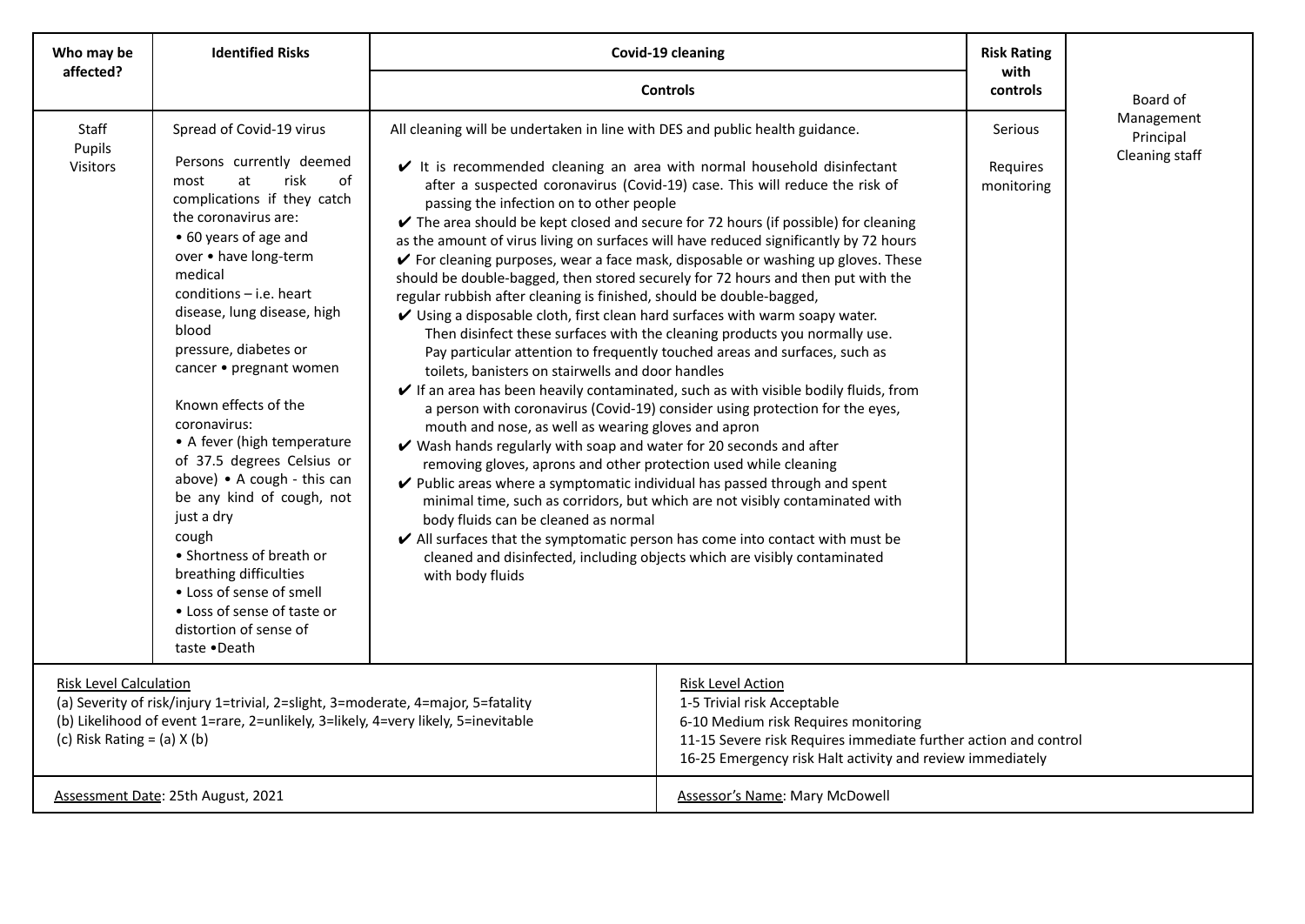| Who may be<br>affected?                                                                                                                                                                                                                                   | <b>Identified Risks</b>                                                                                                                                                                                                                                                                                                                                                                                                                                                                                                                                                                                                                                              | Cleaning a space with a suspected/confirmed case of Covid-19                                                                                                                                                                                                                                                                                                                                                                                                                                                                                                                                                                                                                                                                                                                                                               | <b>Risk Rating</b><br>with                                                                                                                                                                                                                                                                                                                                                    |                                   |                                           |
|-----------------------------------------------------------------------------------------------------------------------------------------------------------------------------------------------------------------------------------------------------------|----------------------------------------------------------------------------------------------------------------------------------------------------------------------------------------------------------------------------------------------------------------------------------------------------------------------------------------------------------------------------------------------------------------------------------------------------------------------------------------------------------------------------------------------------------------------------------------------------------------------------------------------------------------------|----------------------------------------------------------------------------------------------------------------------------------------------------------------------------------------------------------------------------------------------------------------------------------------------------------------------------------------------------------------------------------------------------------------------------------------------------------------------------------------------------------------------------------------------------------------------------------------------------------------------------------------------------------------------------------------------------------------------------------------------------------------------------------------------------------------------------|-------------------------------------------------------------------------------------------------------------------------------------------------------------------------------------------------------------------------------------------------------------------------------------------------------------------------------------------------------------------------------|-----------------------------------|-------------------------------------------|
|                                                                                                                                                                                                                                                           |                                                                                                                                                                                                                                                                                                                                                                                                                                                                                                                                                                                                                                                                      | <b>Controls</b>                                                                                                                                                                                                                                                                                                                                                                                                                                                                                                                                                                                                                                                                                                                                                                                                            |                                                                                                                                                                                                                                                                                                                                                                               |                                   | Board of                                  |
| Staff<br>Pupils<br><b>Visitors</b>                                                                                                                                                                                                                        | Spread of Covid-19 virus<br>Persons<br>currently<br>deemed most at risk of<br>complications if they<br>catch the coronavirus are:<br>• 60 years of age and<br>over . have long-term<br>medical<br>$conditions - i.e. heart$<br>disease, lung disease,<br>high blood pressure,<br>diabetes or cancer •<br>pregnant women<br>Known effects of the<br>coronavirus:<br>fever<br>(high<br>A<br>temperature of<br>37.5<br>degrees Celsius or above)<br>• A cough - this can be<br>any kind of cough, not just<br>a dry<br>cough<br>• Shortness of breath or<br>breathing difficulties<br>• Loss of sense of smell<br>• Loss of sense of taste<br>or distortion of sense of | All cleaning will be undertaken in line with DES and public health guidance.<br>and contatimes $\boldsymbol{\nu}$<br>Disinfectants used should be effective against viruses. ✔<br><b>Additionally:</b><br>Avoid creating splashes and spray when cleaning. $\mathbf{\check{v}}$<br>Any cloths and mop heads used must be disposed of and should be put into waste<br>bags outlined below. V<br>When items cannot be cleaned using detergents or laundered (upholstered furniture<br>mattresses for example) steam cleaning should be used n/a<br>Any items that have been heavily contaminated with body fluids and that cannot be<br>cleaned by washing should be disposed of $\mathbf{\checkmark}$<br>virus contamination will have decreased substantially, and cleaning can take place as<br>normal $\boldsymbol{\nu}$ | Use disposable cloths or paper roll and disposable mop heads to clean all hard surface<br>floors, chairs, door handles and sanitary fittings, using an approved and recognised<br>detergent disinfectant in line with the manufacturer's instructions for dilution, aplication<br>If possible, keep an area closed off and secure for 72 hours. After this time the amount of | Serious<br>Requires<br>monitoring | Management<br>Principal<br>Cleaning staff |
| taste .Death<br><b>Risk Level Calculation</b><br>(a) Severity of risk/injury 1=trivial, 2=slight, 3=moderate, 4=major, 5=fatality<br>(b) Likelihood of event 1=rare, 2=unlikely, 3=likely, 4=very likely, 5=inevitable<br>(c) Risk Rating = $(a)$ X $(b)$ |                                                                                                                                                                                                                                                                                                                                                                                                                                                                                                                                                                                                                                                                      | <b>Risk Level Action</b><br>1-5 Trivial risk Acceptable<br>6-10 Medium risk Requires monitoring<br>11-15 Severe risk Requires immediate further action and control<br>16-25 Emergency risk Halt activity and review immediately                                                                                                                                                                                                                                                                                                                                                                                                                                                                                                                                                                                            |                                                                                                                                                                                                                                                                                                                                                                               |                                   |                                           |
|                                                                                                                                                                                                                                                           | Assessment Date: 25th August, 2021                                                                                                                                                                                                                                                                                                                                                                                                                                                                                                                                                                                                                                   |                                                                                                                                                                                                                                                                                                                                                                                                                                                                                                                                                                                                                                                                                                                                                                                                                            | Assessor's Name: Mary McDowell                                                                                                                                                                                                                                                                                                                                                |                                   |                                           |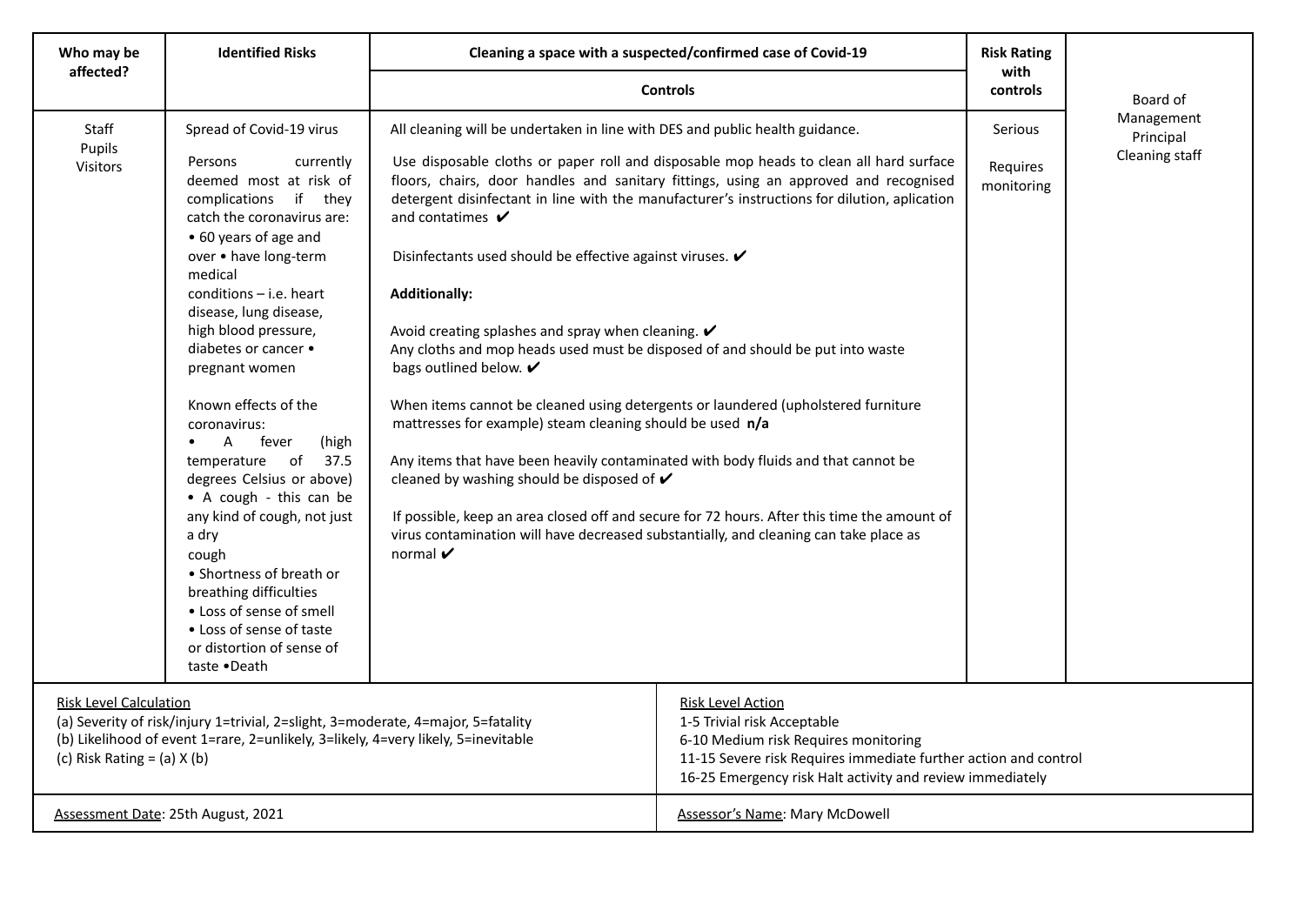| Who may be<br>affected?                                                                                                                                                                                                                   | <b>Identified Risks</b>                                                                                                                                                                                                                                                                                                                                                                                                                                                                                                                                                                                                                                                       |                                                                                                                                                                                                                                                                                                                                                                                                                                                                                                                                                                                                                                                                                                                                                                                                                                                                                                                                                                                                                                                                                                                                                                                                                                                                                                                                                                                                                                                                   |                                | <b>Risk Rating</b><br>with        |                                           |
|-------------------------------------------------------------------------------------------------------------------------------------------------------------------------------------------------------------------------------------------|-------------------------------------------------------------------------------------------------------------------------------------------------------------------------------------------------------------------------------------------------------------------------------------------------------------------------------------------------------------------------------------------------------------------------------------------------------------------------------------------------------------------------------------------------------------------------------------------------------------------------------------------------------------------------------|-------------------------------------------------------------------------------------------------------------------------------------------------------------------------------------------------------------------------------------------------------------------------------------------------------------------------------------------------------------------------------------------------------------------------------------------------------------------------------------------------------------------------------------------------------------------------------------------------------------------------------------------------------------------------------------------------------------------------------------------------------------------------------------------------------------------------------------------------------------------------------------------------------------------------------------------------------------------------------------------------------------------------------------------------------------------------------------------------------------------------------------------------------------------------------------------------------------------------------------------------------------------------------------------------------------------------------------------------------------------------------------------------------------------------------------------------------------------|--------------------------------|-----------------------------------|-------------------------------------------|
|                                                                                                                                                                                                                                           |                                                                                                                                                                                                                                                                                                                                                                                                                                                                                                                                                                                                                                                                               | <b>Controls</b>                                                                                                                                                                                                                                                                                                                                                                                                                                                                                                                                                                                                                                                                                                                                                                                                                                                                                                                                                                                                                                                                                                                                                                                                                                                                                                                                                                                                                                                   |                                |                                   | Board of                                  |
| Staff<br>Pupils<br><b>Visitors</b>                                                                                                                                                                                                        | Spread of Covid-19 virus<br>Persons currently deemed<br>most at risk of complications if<br>they catch the coronavirus<br>are:<br>• 60 years of age and<br>over . have long-term<br>medical<br>$conditions - i.e.$ heart<br>disease, lung disease, high<br>blood<br>pressure, diabetes or<br>cancer • pregnant women<br>Known effects of the<br>coronavirus:<br>• A fever (high temperature of<br>37.5 degrees Celsius or above)<br>• A cough - this can be any<br>kind of cough, not just a dry<br>cough<br>• Shortness of breath or<br>breathing difficulties<br>• Loss of sense of smell<br>• Loss of sense of taste or<br>distortion of sense of taste<br>$\bullet$ Death | Cleaning a space with a suspected/confirmed case of Covid-19 (continued)<br>Laundry<br>$\checkmark$ Wash items in accordance with the manufacturer's instructions. Use the<br>warmest water setting and dry items completely. Dirty laundry that has been<br>in contact withan unwell person can be washed with other people's items.<br>Do not<br>shake dirty laundry as this minimises the possibility of dispersing the<br>virus through the air<br>✔ Clean and disinfect anything used for transporting laundry with your<br>usual products, in line with the cleaning guidance outlined above<br><b>Waste Management</b><br>V Waste should be put in a plastic rubbish bag and tied when full<br>$\checkmark$ The plastic bag should then be placed in a second bin bag and tied<br>$\mathbf y$ It should be put in a suitable and secure place and marked for<br>storage until the individual's test results are known<br>✔ All waste should be stored safely and kept away from children. You<br>should not put waste in communal waste areas until negative test<br>results are known or the waste has been stored for at least 72 hours<br>$\checkmark$ If the individual tests negative, the waste can be put in with the normal<br>waste. If the individual tests positive, then store it for at least 72 hours and<br>put in with the normal waste<br><b>Risk Level Action</b><br>1-5 Trivial risk Acceptable<br>6-10 Medium risk Requires monitoring |                                | Serious<br>Requires<br>monitoring | Management<br>Principal<br>Cleaning staff |
| <b>Risk Level Calculation</b><br>(a) Severity of risk/injury 1=trivial, 2=slight, 3=moderate, 4=major, 5=fatality<br>(b) Likelihood of event 1=rare, 2=unlikely, 3=likely, 4=very likely, 5=inevitable<br>(c) Risk Rating = $(a)$ X $(b)$ |                                                                                                                                                                                                                                                                                                                                                                                                                                                                                                                                                                                                                                                                               | 11-15 Severe risk Requires immediate further action and control<br>16-25 Emergency risk Halt activity and review immediately                                                                                                                                                                                                                                                                                                                                                                                                                                                                                                                                                                                                                                                                                                                                                                                                                                                                                                                                                                                                                                                                                                                                                                                                                                                                                                                                      |                                |                                   |                                           |
|                                                                                                                                                                                                                                           | Assessment Date: 25th August, 2021                                                                                                                                                                                                                                                                                                                                                                                                                                                                                                                                                                                                                                            |                                                                                                                                                                                                                                                                                                                                                                                                                                                                                                                                                                                                                                                                                                                                                                                                                                                                                                                                                                                                                                                                                                                                                                                                                                                                                                                                                                                                                                                                   | Assessor's Name: Mary McDowell |                                   |                                           |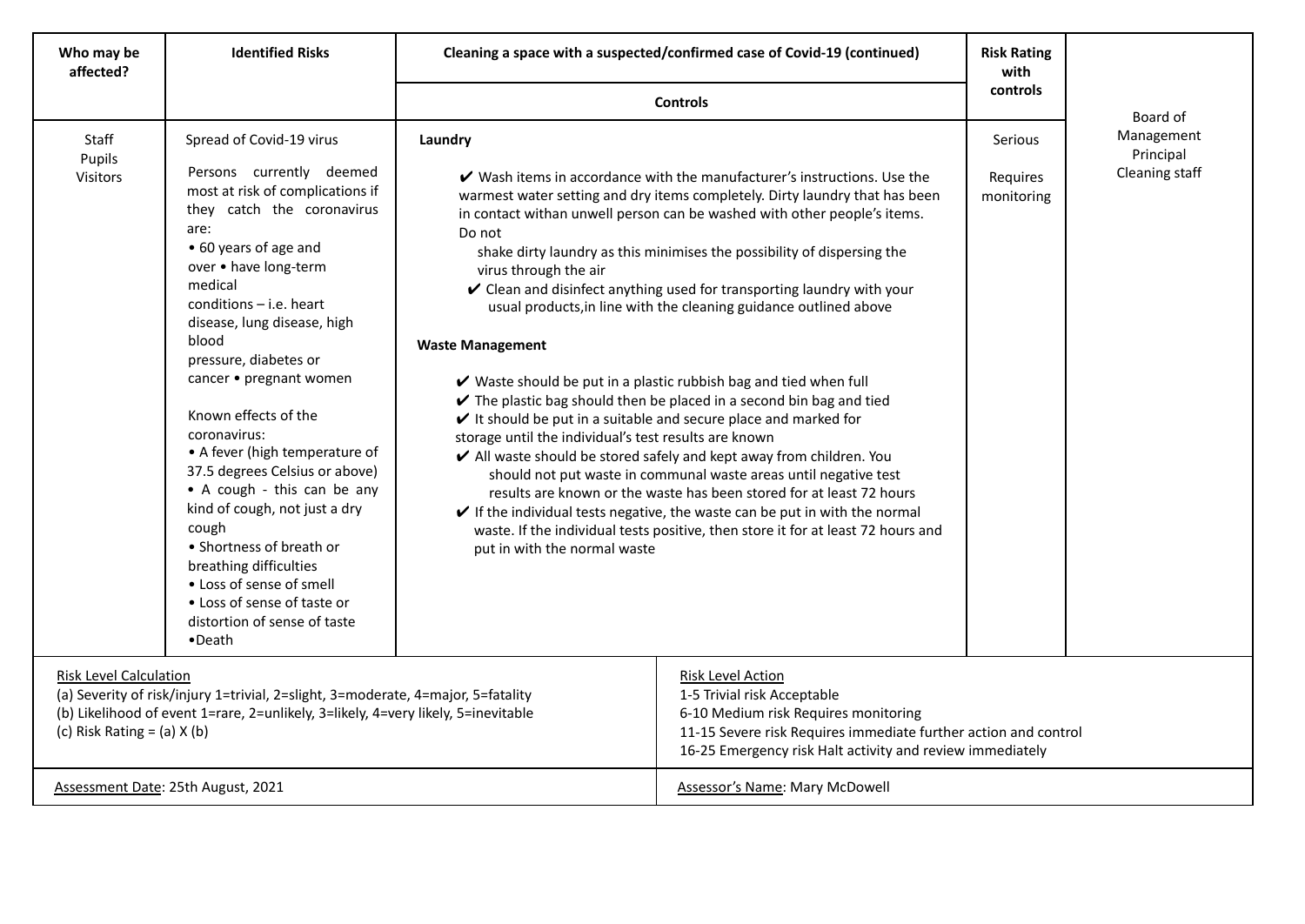| Who may be                                                                                                                                                                                                                                                                      | <b>Identified Risks</b>                                                                                                                                                                                                                                                                                                                                                                                                                                                                                                                                                                                                                                   |                                                                                                                                                                                                                                                                                                                                                    | Travel to and from work                                                                                                                                                                                                                | <b>Risk Rating</b>     | All                          |
|---------------------------------------------------------------------------------------------------------------------------------------------------------------------------------------------------------------------------------------------------------------------------------|-----------------------------------------------------------------------------------------------------------------------------------------------------------------------------------------------------------------------------------------------------------------------------------------------------------------------------------------------------------------------------------------------------------------------------------------------------------------------------------------------------------------------------------------------------------------------------------------------------------------------------------------------------------|----------------------------------------------------------------------------------------------------------------------------------------------------------------------------------------------------------------------------------------------------------------------------------------------------------------------------------------------------|----------------------------------------------------------------------------------------------------------------------------------------------------------------------------------------------------------------------------------------|------------------------|------------------------------|
| affected?                                                                                                                                                                                                                                                                       |                                                                                                                                                                                                                                                                                                                                                                                                                                                                                                                                                                                                                                                           |                                                                                                                                                                                                                                                                                                                                                    | <b>Controls</b>                                                                                                                                                                                                                        | with<br>controls       | staff have received training |
| Staff                                                                                                                                                                                                                                                                           | Spread of Covid-19 virus<br>Persons currently deemed<br>most at risk of complications if<br>they catch the coronavirus are:<br>• 60 years of age and over •<br>have long-term medical<br>conditions - i.e. heart disease,<br>lung disease, high blood<br>pressure, diabetes or cancer •<br>pregnant women<br>Known effects of the<br>coronavirus:<br>• A fever (high temperature of<br>37.5 degrees Celsius or above)<br>• A cough - this can be any<br>kind of cough, not just a dry<br>cough<br>• Shortness of breath or<br>breathing difficulties<br>• Loss of sense of smell<br>• Loss of sense of taste or<br>distortion of sense of taste<br>•Death | to a confirmed case they should not travel to work. $\checkmark$<br>of transport – staff should not share transport to or from work. $\mathbf{\checkmark}$<br>touched surfaces, handles, roofstraps, isolation bars, etc. ✔<br>Wear a face mask and carry hand sanitiser (at least 60% alcohol) and use it<br>regularly throughout your journey. ✔ | Where a staff member exhibits any signs of Covid-19 or has been exposed<br>Wherever possible, staff should travel to work alone using their own means<br>If availing of public transport, sit down to minimise contact with frequently | Requires<br>monitoring |                              |
| <b>Risk Level Calculation</b><br>(a) Severity of risk/injury 1=trivial, 2=slight, 3=moderate, 4=major, 5=fatality<br>(b) Likelihood of event 1=rare, 2=unlikely, 3=likely, 4=very likely, 5=inevitable<br>(c) Risk Rating = $(a)$ X $(b)$<br>Assessment Date: 25th August, 2021 |                                                                                                                                                                                                                                                                                                                                                                                                                                                                                                                                                                                                                                                           | <b>Risk Level Action</b><br>1-5 Trivial risk Acceptable<br>6-10 Medium risk Requires monitoring<br>11-15 Severe risk Requires immediate further action and control<br>16-25 Emergency risk Halt activity and review immediately<br><b>Assessor's Name: Mary McDowell</b>                                                                           |                                                                                                                                                                                                                                        |                        |                              |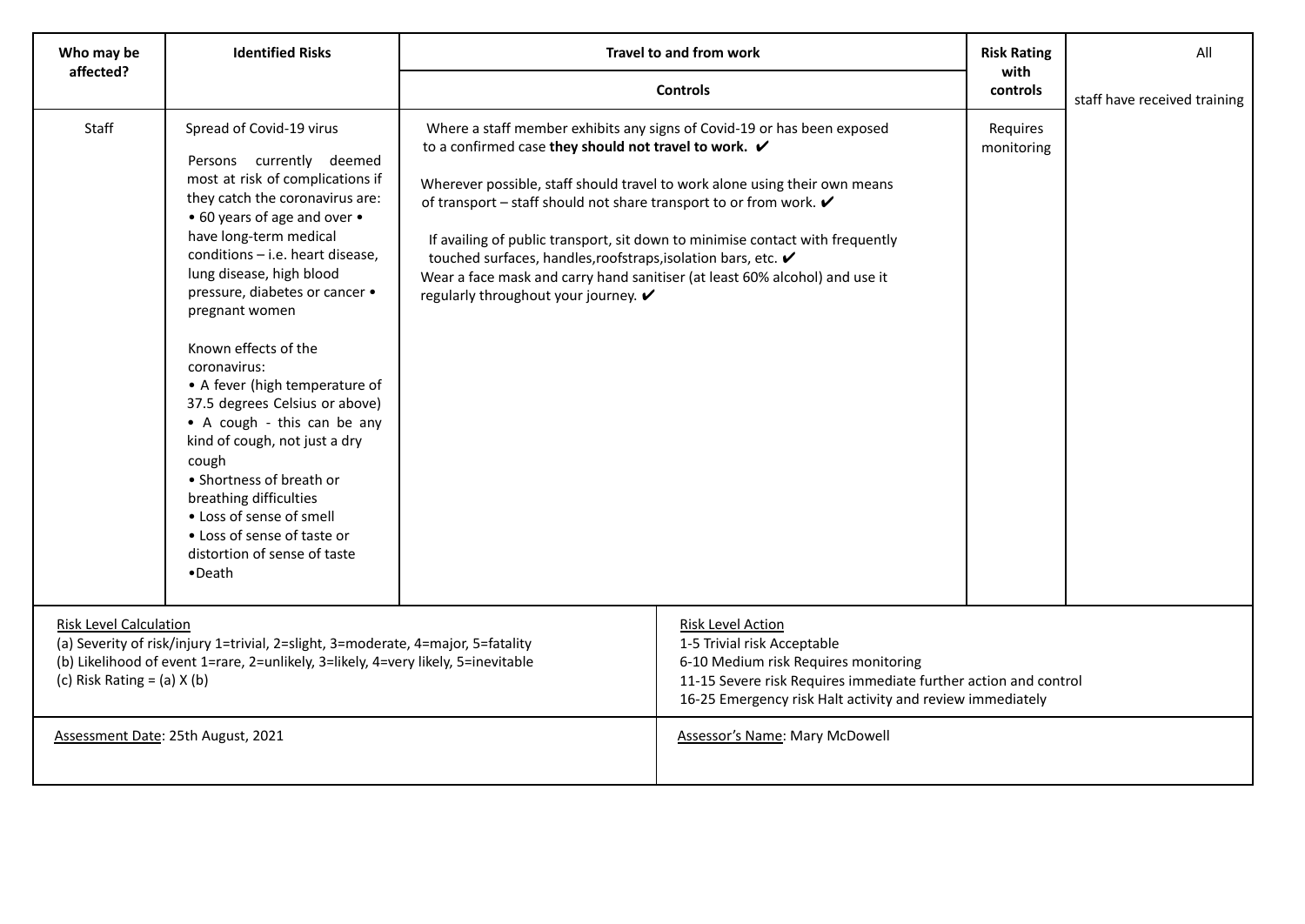| Who may be<br>affected?                                                                                                                                                                                                                   | <b>Identified Risks</b>                                                                                                                                                                                                                                                                                                                                                                                                                                                                                                                                                                                                                                            |                                                                                                                                                                                                                                                                                                      | Dropping off and picking up of pupils                                                                                                                                                                                                                                                                                                                                                                                                                                                                                                                                                                                                                                                                                                                                                                                                                                                                                                                                                                                                     | <b>Risk Rating</b><br>with |                                                          |
|-------------------------------------------------------------------------------------------------------------------------------------------------------------------------------------------------------------------------------------------|--------------------------------------------------------------------------------------------------------------------------------------------------------------------------------------------------------------------------------------------------------------------------------------------------------------------------------------------------------------------------------------------------------------------------------------------------------------------------------------------------------------------------------------------------------------------------------------------------------------------------------------------------------------------|------------------------------------------------------------------------------------------------------------------------------------------------------------------------------------------------------------------------------------------------------------------------------------------------------|-------------------------------------------------------------------------------------------------------------------------------------------------------------------------------------------------------------------------------------------------------------------------------------------------------------------------------------------------------------------------------------------------------------------------------------------------------------------------------------------------------------------------------------------------------------------------------------------------------------------------------------------------------------------------------------------------------------------------------------------------------------------------------------------------------------------------------------------------------------------------------------------------------------------------------------------------------------------------------------------------------------------------------------------|----------------------------|----------------------------------------------------------|
|                                                                                                                                                                                                                                           |                                                                                                                                                                                                                                                                                                                                                                                                                                                                                                                                                                                                                                                                    |                                                                                                                                                                                                                                                                                                      | <b>Controls</b>                                                                                                                                                                                                                                                                                                                                                                                                                                                                                                                                                                                                                                                                                                                                                                                                                                                                                                                                                                                                                           | controls                   | Board of                                                 |
| Staff<br>Pupils<br>Parents/guardi<br>ans Bus and<br>taxi<br>drivers<br>Wider<br>Community                                                                                                                                                 | Spread of Covid-19 virus<br>Persons currently deemed most<br>at risk of complications if they<br>catch the coronavirus are:<br>• 60 years of age and over •<br>have long-term medical<br>conditions - i.e. heart disease,<br>lung disease, high blood<br>pressure, diabetes or cancer .<br>pregnant women<br>Known effects of the<br>coronavirus: • A fever (high<br>temperature of 37.5 degrees<br>Celsius or above) . A cough -<br>this can be any kind of cough,<br>not just a dry<br>cough<br>• Shortness of breath or<br>breathing difficulties<br>• Loss of sense of smell<br>• Loss of sense of taste or<br>distortion of sense of taste<br>$\bullet$ Death | between drivers/parents/guardians and all school staff. V<br>designated drop off/awaiting area (where possible) that supports social<br>distancing measures. $\boldsymbol{\checkmark}$<br>wearing masks $\boldsymbol{v}$<br>are requested to wear a face mask during drop off and collection times v | Arrangements for dropping off and picking up pupils from the school facility will be<br>organised to maintain, as far as is reasonably practicable, a safe social distance<br>Where pupils travel by public transport the Board of Management will provide a<br>Parents/guardians will be encouraged to wait in school yard or at the gate if not<br>Adults must maintain 2m distancing at all times from staff and other adults. Adults<br>Where SEN pupils are dropped off and picked up by a private bus/taxi, the<br>accompanying adult should remain in the car/bus with the pupil. A designated staff<br>member will come to the car/bus to receive the pupil and will avoid or limit<br>physical contact with the accompanying adult. Subject to available space there is<br>no strict requirement for taxis/buses to arrive one at a time provided that those<br>accompanying the pupil remain in the taxi/bus and do not interact with those<br>accompanying other pupils. A similar process should be followed for pick up. n/a | Requires<br>monitoring     | Management<br>Principal<br>Staff<br>Bus and taxi drivers |
| <b>Risk Level Calculation</b><br>(a) Severity of risk/injury 1=trivial, 2=slight, 3=moderate, 4=major, 5=fatality<br>(b) Likelihood of event 1=rare, 2=unlikely, 3=likely, 4=very likely, 5=inevitable<br>(c) Risk Rating = $(a)$ X $(b)$ |                                                                                                                                                                                                                                                                                                                                                                                                                                                                                                                                                                                                                                                                    | <b>Risk Level Action</b><br>1-5 Trivial risk Acceptable<br>6-10 Medium risk Requires monitoring<br>11-15 Severe risk Requires immediate further action and control16-25 Emergency risk<br>Halt activity and review immediately                                                                       |                                                                                                                                                                                                                                                                                                                                                                                                                                                                                                                                                                                                                                                                                                                                                                                                                                                                                                                                                                                                                                           |                            |                                                          |
|                                                                                                                                                                                                                                           | Assessment Date: 25th August, 2021                                                                                                                                                                                                                                                                                                                                                                                                                                                                                                                                                                                                                                 |                                                                                                                                                                                                                                                                                                      | Assessor's Name: Mary McDowell                                                                                                                                                                                                                                                                                                                                                                                                                                                                                                                                                                                                                                                                                                                                                                                                                                                                                                                                                                                                            |                            |                                                          |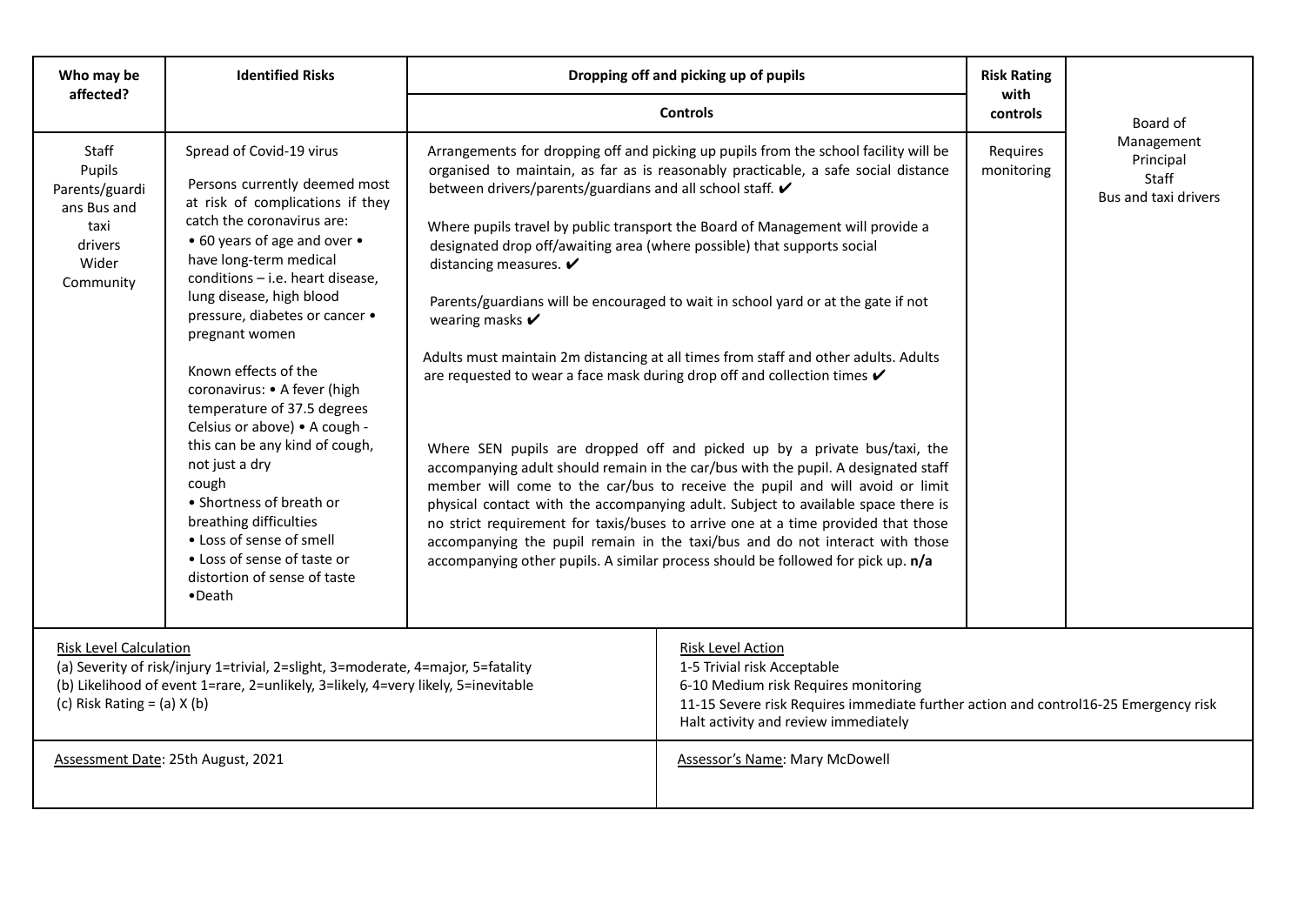| Who may be<br>affected?                                                                                                                                                                                                                   | <b>Identified Risks</b>                                                                                                                                                                                                                                                                                                                                                                                                                                                                                                                                                                                                                                                                              |                                                                                                                                                                                                                                                                                                                                                          | <b>Visitors to school</b>                                                                                                                                                                                                                                                                                              | <b>Risk Rating</b><br>with<br>controls |           |
|-------------------------------------------------------------------------------------------------------------------------------------------------------------------------------------------------------------------------------------------|------------------------------------------------------------------------------------------------------------------------------------------------------------------------------------------------------------------------------------------------------------------------------------------------------------------------------------------------------------------------------------------------------------------------------------------------------------------------------------------------------------------------------------------------------------------------------------------------------------------------------------------------------------------------------------------------------|----------------------------------------------------------------------------------------------------------------------------------------------------------------------------------------------------------------------------------------------------------------------------------------------------------------------------------------------------------|------------------------------------------------------------------------------------------------------------------------------------------------------------------------------------------------------------------------------------------------------------------------------------------------------------------------|----------------------------------------|-----------|
|                                                                                                                                                                                                                                           |                                                                                                                                                                                                                                                                                                                                                                                                                                                                                                                                                                                                                                                                                                      | <b>Controls</b>                                                                                                                                                                                                                                                                                                                                          |                                                                                                                                                                                                                                                                                                                        | Board of<br>Management                 |           |
| <b>Staff</b><br>Pupils<br>Wider<br>Community                                                                                                                                                                                              | Spread of Covid-19 virus<br>Persons<br>currently<br>deemed most at risk of<br>complications<br>if they<br>catch the coronavirus are:<br>• 60 years of age and<br>over . have long-term<br>medical<br>$conditions - i.e. heart$<br>disease, lung disease,<br>high blood pressure,<br>diabetes or cancer •<br>pregnant women<br>Known effects of the<br>coronavirus:<br>fever<br>A<br>(high<br>$\bullet$<br>temperature of<br>37.5<br>degrees Celsius or above)<br>• A cough - this can be<br>any kind of cough, not just<br>a dry<br>cough<br>• Shortness of breath or<br>breathing difficulties<br>• Loss of sense of smell<br>• Loss of sense of taste<br>or distortion of sense of<br>taste .Death | The Board of Management will ensure the safety and wellbeing of all visitors to the<br>school premises.<br>Visits to the school will be severely restricted and visitors will be asked to:<br>$\checkmark$ Sanitise before entering the premises<br>$\mathbf v$ Wear PPE if instructed<br>$\blacktriangleright$ Adhere to social distancing requirements | $\blacktriangleright$ Make a prior appointment before visiting the school<br>Remain at home if they have any Covid-19 symptoms<br>✔ Follow the agreed Covid-19 protocols for the school<br>✔ Attendance to be recorded on entry to building<br>$\checkmark$ Not to loiter – complete their business and leave premises | Requires<br>monitoring                 | Principal |
| <b>Risk Level Calculation</b><br>(a) Severity of risk/injury 1=trivial, 2=slight, 3=moderate, 4=major, 5=fatality<br>(b) Likelihood of event 1=rare, 2=unlikely, 3=likely, 4=very likely, 5=inevitable<br>(c) Risk Rating = $(a)$ X $(b)$ |                                                                                                                                                                                                                                                                                                                                                                                                                                                                                                                                                                                                                                                                                                      | <b>Risk Level Action</b><br>1-5 Trivial risk Acceptable<br>6-10 Medium risk Requires monitoring<br>11-15 Severe risk Requires immediate further action and control<br>16-25 Emergency risk Halt activity and review immediately                                                                                                                          |                                                                                                                                                                                                                                                                                                                        |                                        |           |
|                                                                                                                                                                                                                                           | Assessment Date: 25th August, 2021                                                                                                                                                                                                                                                                                                                                                                                                                                                                                                                                                                                                                                                                   |                                                                                                                                                                                                                                                                                                                                                          | Assessor's Name: MAry McDowell                                                                                                                                                                                                                                                                                         |                                        |           |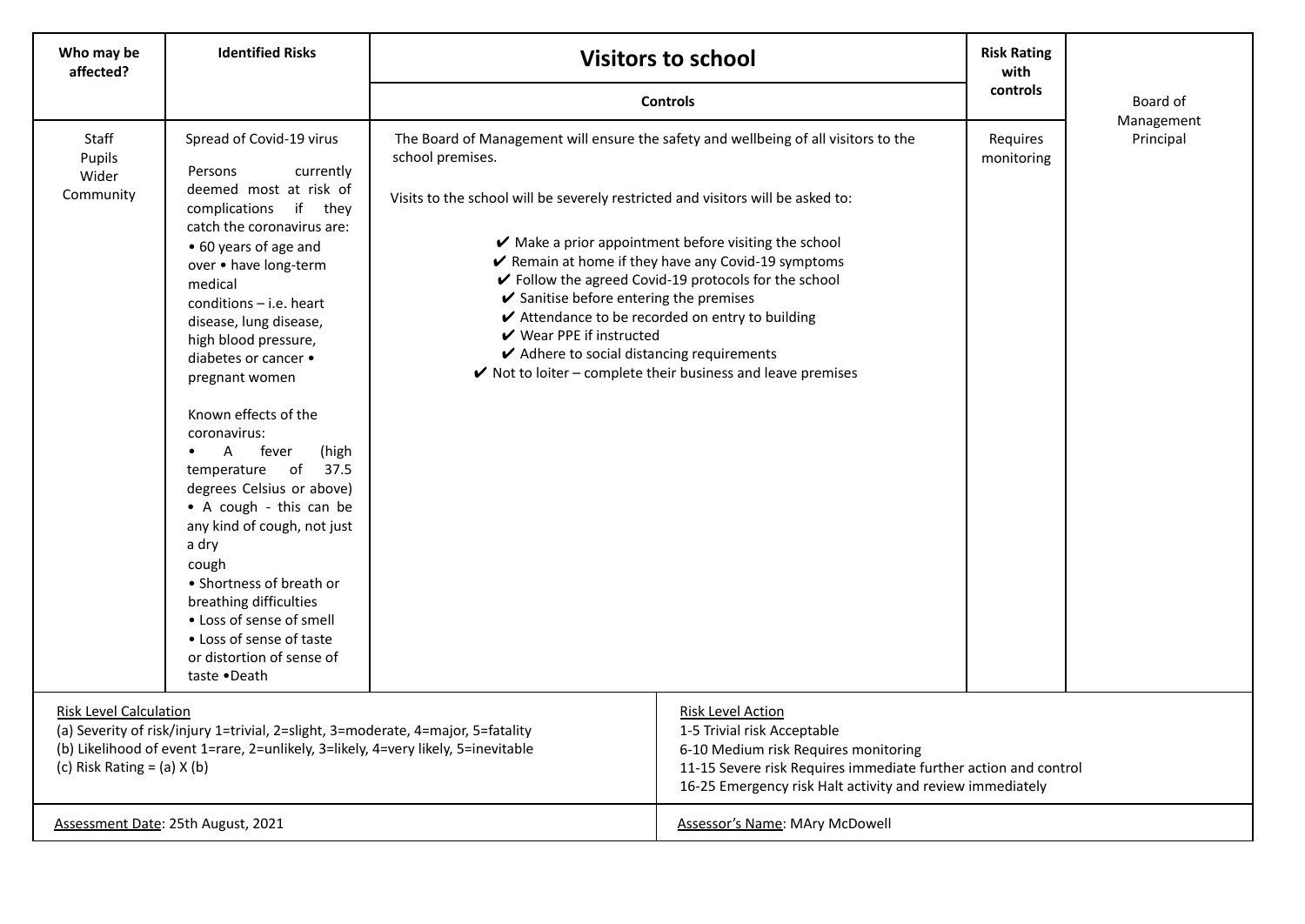| Who may be<br>affected?                                                                                                                                                                                                                   | <b>Identified Risks</b>                                                                                                                                                                                                                                                                                                                                                                                                                                                                                                                                                                                                                                                    |                                                                                                                                                                                                                                                                                                                                                                                                                         | Management of deliveries and supplies to school                                                                                                                  | <b>Risk Rating</b><br>with<br>controls | Board of                                                      |
|-------------------------------------------------------------------------------------------------------------------------------------------------------------------------------------------------------------------------------------------|----------------------------------------------------------------------------------------------------------------------------------------------------------------------------------------------------------------------------------------------------------------------------------------------------------------------------------------------------------------------------------------------------------------------------------------------------------------------------------------------------------------------------------------------------------------------------------------------------------------------------------------------------------------------------|-------------------------------------------------------------------------------------------------------------------------------------------------------------------------------------------------------------------------------------------------------------------------------------------------------------------------------------------------------------------------------------------------------------------------|------------------------------------------------------------------------------------------------------------------------------------------------------------------|----------------------------------------|---------------------------------------------------------------|
| Staff<br>Pupils<br><b>Drivers</b><br>Wider<br>Community                                                                                                                                                                                   | Spread of Covid-19 virus<br>Persons currently deemed<br>most at risk of complications if<br>they catch the coronavirus are:<br>• 60 years of age and<br>over . have long-term<br>medical<br>conditions $-$ i.e. heart<br>disease, lung disease, high<br>blood<br>pressure, diabetes or<br>cancer • pregnant women<br>Known effects of the<br>coronavirus:<br>• A fever (high temperature of<br>37.5 degrees Celsius or above)<br>• A cough - this can be any<br>kind of cough, not just a dry<br>cough<br>• Shortness of breath or<br>breathing difficulties<br>• Loss of sense of smell<br>• Loss of sense of taste or<br>distortion of sense of taste<br>$\bullet$ Death | . All drivers to remain in their vehicle and to follow instructions to set<br>down area . Ensure that all delivery transactions comply with physical<br>distancing requirements . Agree a delivery protocol with suppliers<br>. All deliveries to be planned with allocated times for collections<br>and deliveries · Arrangements to be made for paperless deliveries<br>and at access and egress points. $\checkmark$ | . System to be agreed with suppliers to ensure reconciliations are accurate .<br>Appropriate sanitising arrangements at set down areas (for materials and stock) | Requires<br>monitoring                 | Management<br>Principal<br><b>Staff</b><br>Delivery personnel |
| <b>Risk Level Calculation</b><br>(a) Severity of risk/injury 1=trivial, 2=slight, 3=moderate, 4=major, 5=fatality<br>(b) Likelihood of event 1=rare, 2=unlikely, 3=likely, 4=very likely, 5=inevitable<br>(c) Risk Rating = $(a)$ X $(b)$ |                                                                                                                                                                                                                                                                                                                                                                                                                                                                                                                                                                                                                                                                            | <b>Risk Level Action</b><br>1-5 Trivial risk Acceptable<br>6-10 Medium risk Requires monitoring<br>11-15 Severe risk Requires immediate further action and control<br>16-25 Emergency risk Halt activity and review immediately                                                                                                                                                                                         |                                                                                                                                                                  |                                        |                                                               |
|                                                                                                                                                                                                                                           | Assessment Date: 25th August, 2021                                                                                                                                                                                                                                                                                                                                                                                                                                                                                                                                                                                                                                         |                                                                                                                                                                                                                                                                                                                                                                                                                         | Assessor's Name: Mary McDowell                                                                                                                                   |                                        |                                                               |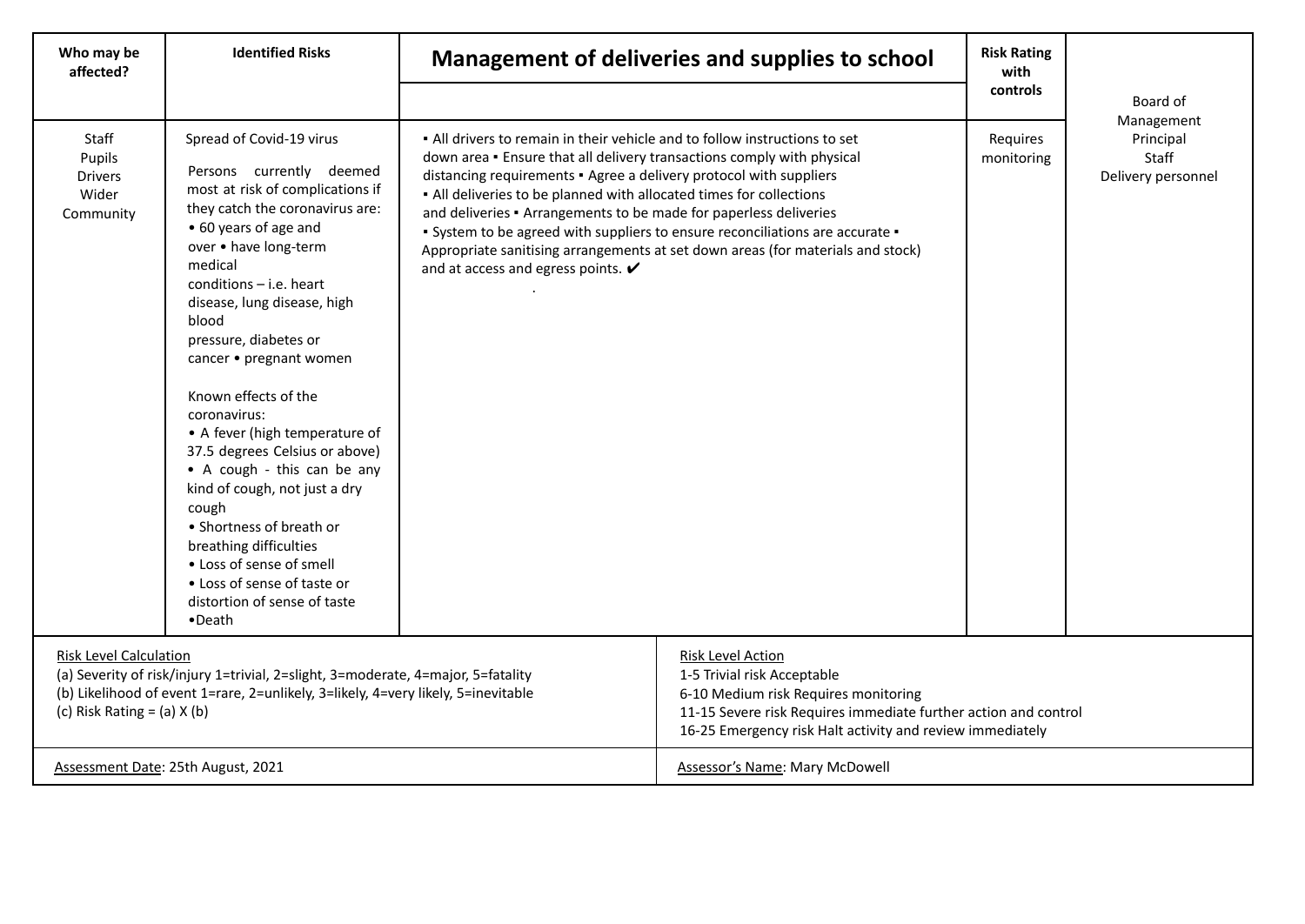| Who may be<br>affected?               | <b>Identified Risks</b>                                                                                                                                                                                                                                                                                                                                                                                                                                                                                                                                                                                                                                                                                         | <b>Ventilation</b>                                                                                                                                                                                                                                                                                                                                                                                                                                                                                                                                                                                                                                                                                                                                                                                                                                                                                                                                                                                                                                                                                                                                                                                                                                                                                                                                                                                                                                                                                                                                                                                                                                                                                                                                                                                                                                                                                                                                                                                                                                                                                                                                                                                                                                                                                                                                                                                                                                                                                                                                                                                                                                                               | <b>Risk Rating</b><br>with |                        |
|---------------------------------------|-----------------------------------------------------------------------------------------------------------------------------------------------------------------------------------------------------------------------------------------------------------------------------------------------------------------------------------------------------------------------------------------------------------------------------------------------------------------------------------------------------------------------------------------------------------------------------------------------------------------------------------------------------------------------------------------------------------------|----------------------------------------------------------------------------------------------------------------------------------------------------------------------------------------------------------------------------------------------------------------------------------------------------------------------------------------------------------------------------------------------------------------------------------------------------------------------------------------------------------------------------------------------------------------------------------------------------------------------------------------------------------------------------------------------------------------------------------------------------------------------------------------------------------------------------------------------------------------------------------------------------------------------------------------------------------------------------------------------------------------------------------------------------------------------------------------------------------------------------------------------------------------------------------------------------------------------------------------------------------------------------------------------------------------------------------------------------------------------------------------------------------------------------------------------------------------------------------------------------------------------------------------------------------------------------------------------------------------------------------------------------------------------------------------------------------------------------------------------------------------------------------------------------------------------------------------------------------------------------------------------------------------------------------------------------------------------------------------------------------------------------------------------------------------------------------------------------------------------------------------------------------------------------------------------------------------------------------------------------------------------------------------------------------------------------------------------------------------------------------------------------------------------------------------------------------------------------------------------------------------------------------------------------------------------------------------------------------------------------------------------------------------------------------|----------------------------|------------------------|
|                                       |                                                                                                                                                                                                                                                                                                                                                                                                                                                                                                                                                                                                                                                                                                                 | <b>Controls</b>                                                                                                                                                                                                                                                                                                                                                                                                                                                                                                                                                                                                                                                                                                                                                                                                                                                                                                                                                                                                                                                                                                                                                                                                                                                                                                                                                                                                                                                                                                                                                                                                                                                                                                                                                                                                                                                                                                                                                                                                                                                                                                                                                                                                                                                                                                                                                                                                                                                                                                                                                                                                                                                                  | controls                   | Board of<br>Management |
| Staff<br>Pupils<br>Wider<br>Community | Spread of Covid-19 virus<br>Persons currently deemed<br>risk<br>at<br>of<br>most<br>complications if they catch<br>the coronavirus are:<br>• 60 years of age and<br>over . have long-term<br>medical<br>$conditions - i.e. heart$<br>disease, lung disease,<br>high blood pressure,<br>diabetes or cancer •<br>pregnant women<br>Known effects of the<br>coronavirus:<br>fever<br>$\mathsf{A}$<br>(high<br>$\bullet$<br>temperature of 37.5<br>degrees Celsius or above)<br>• A cough - this can be any<br>kind of cough, not just a<br>dry<br>cough<br>• Shortness of breath or<br>breathing difficulties<br>• Loss of sense of smell<br>• Loss of sense of taste<br>or distortion of sense of<br>taste •Death | The following practical measures for the deployment of good<br>ventilation practices in schools will be deployed:<br>1. Windows open as fully as possible when classrooms are not in use (e.g. during<br>break-times or lunch-times (assuming not in use) and also at the end of each school<br>day) and partially open when classrooms are in use. It is worth noting that windows<br>do not need to be open as wide in windy/colder weather in order to achieve the same<br>level of airflow into the classroom. This will assist in managing comfort levels in<br>classrooms during periods of colder weather.<br>2. Most schools rely on the opening of windows i.e. natural ventilation and therefore<br>it is important that windows and air vents can be accessed and opened.<br>3. Rooms should be well ventilated before occupancy each day. This can be achieved<br>by ensuring that at the end of the school day each evening, the windows in each<br>room should be opened (as wide as practical and safe while also considering<br>security issues) for at least 15 minutes to ventilate the room fully.<br>4. Windows should also be open at break times and at lunchtimes for at least<br>15 minutes<br>where possible.<br>5. Classrooms for the first class on the following school day (where the above end of<br>day ventilating has occurred) can consider maintaining partially opened windows as<br>per guidance below to keep the room fresh and prevent stuffiness and condensations<br>etc.<br>6. Achieving fresh air via a number of windows partially opened as required rather<br>than one window fully open can help to maximise the use of window driven natural<br>ventilation distribution across the room without causing discomfort.<br>7. In colder weather any local chilling effect can be offset by partially opening<br>the windows nearest the heaters<br>8. Make sure that air movement is not blocked by furniture or window blinds<br>and curtains.<br>9. Consideration should be given to local circumstances that may require to<br>have additional windows open such as after break time activities<br>10. Rooms with adequate fresh air should not be stuffy or have condensation on<br>the window glass.<br>11. The school will also ensure that all permanent ventilation openings in rooms are<br>fully open and not blocked by wall hangings etc. If room does not have permanent<br>background ventilation, provision of same should be considered based on professional<br>construction advice and current Building Regulations.<br>12. All mechanical ventilation systems and any air conditioning systems should be set to | Requires<br>monitoring     | Principal              |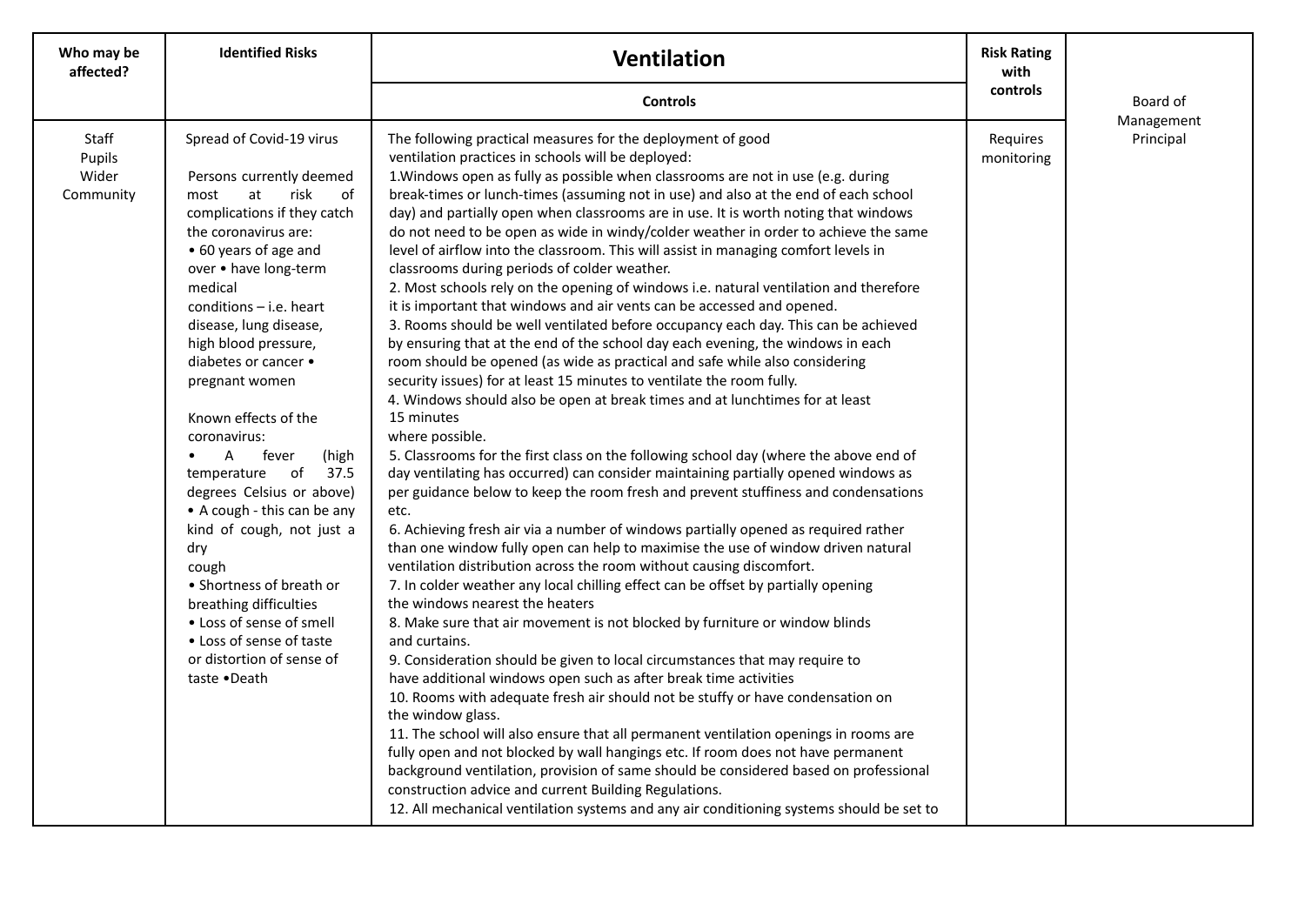|                                                                                                                                                                                                                                           |  | 100% fresh air, any air conditioning units that cannot operate on 100% fresh air<br>(check with unit suppliers if in doubt) should be left off unless it is complemented<br>by an adequate outside air supply such as openable windows, as this can help to<br>provide outside air to occupants and maintain thermal comfort.<br>13. If the corridors and staircases have no identifiable ventilation systems and rely on<br>air infiltration from adjoining spaces as many transient spaces do, consideration<br>should be given to ventilating these areas before and after break times by opening<br>doors etc., this needs to be considered taking into account the fire strategy of the<br>building. Where stairwells have opening windows, consideration should be given to<br>their utilisation.<br>14. Keeping open the internal doors into classrooms for periods of time may assist<br>with increasing air movement and ventilation rate. It is important to note that fire<br>doors should not be kept open unless fitted with approved automatic closers so that<br>they function as fire doors in the event of an alarm or fire.<br>15. Schools should ensure there is appropriate ventilation of staffrooms, offices<br>and other<br>areas used primarily by staff, and in the context that some of these areas are used<br>by different groups of staff at different times. This is in addition to the use of face<br>coverings and adequate cleaning.<br>16. Schools should ensure there is appropriate ventilation of areas such as<br>sanitary facilities, gyms, multi-purpose rooms and libraries etc. which are used by<br>different groups of pupils and promote proactive use of open windows and any<br>extractor fans when these spaces are in use. |                                                                                                                                                                                                                                 |  |
|-------------------------------------------------------------------------------------------------------------------------------------------------------------------------------------------------------------------------------------------|--|-----------------------------------------------------------------------------------------------------------------------------------------------------------------------------------------------------------------------------------------------------------------------------------------------------------------------------------------------------------------------------------------------------------------------------------------------------------------------------------------------------------------------------------------------------------------------------------------------------------------------------------------------------------------------------------------------------------------------------------------------------------------------------------------------------------------------------------------------------------------------------------------------------------------------------------------------------------------------------------------------------------------------------------------------------------------------------------------------------------------------------------------------------------------------------------------------------------------------------------------------------------------------------------------------------------------------------------------------------------------------------------------------------------------------------------------------------------------------------------------------------------------------------------------------------------------------------------------------------------------------------------------------------------------------------------------------------------------------------------------------------------------------------|---------------------------------------------------------------------------------------------------------------------------------------------------------------------------------------------------------------------------------|--|
| <b>Risk Level Calculation</b><br>(a) Severity of risk/injury 1=trivial, 2=slight, 3=moderate, 4=major, 5=fatality<br>(b) Likelihood of event 1=rare, 2=unlikely, 3=likely, 4=very likely, 5=inevitable<br>(c) Risk Rating = $(a)$ X $(b)$ |  |                                                                                                                                                                                                                                                                                                                                                                                                                                                                                                                                                                                                                                                                                                                                                                                                                                                                                                                                                                                                                                                                                                                                                                                                                                                                                                                                                                                                                                                                                                                                                                                                                                                                                                                                                                             | <b>Risk Level Action</b><br>1-5 Trivial risk Acceptable<br>6-10 Medium risk Requires monitoring<br>11-15 Severe risk Requires immediate further action and control<br>16-25 Emergency risk Halt activity and review immediately |  |
| Assessment Date: 25th August, 2021                                                                                                                                                                                                        |  |                                                                                                                                                                                                                                                                                                                                                                                                                                                                                                                                                                                                                                                                                                                                                                                                                                                                                                                                                                                                                                                                                                                                                                                                                                                                                                                                                                                                                                                                                                                                                                                                                                                                                                                                                                             | <b>Assessor's Name: Mary McDowell</b>                                                                                                                                                                                           |  |